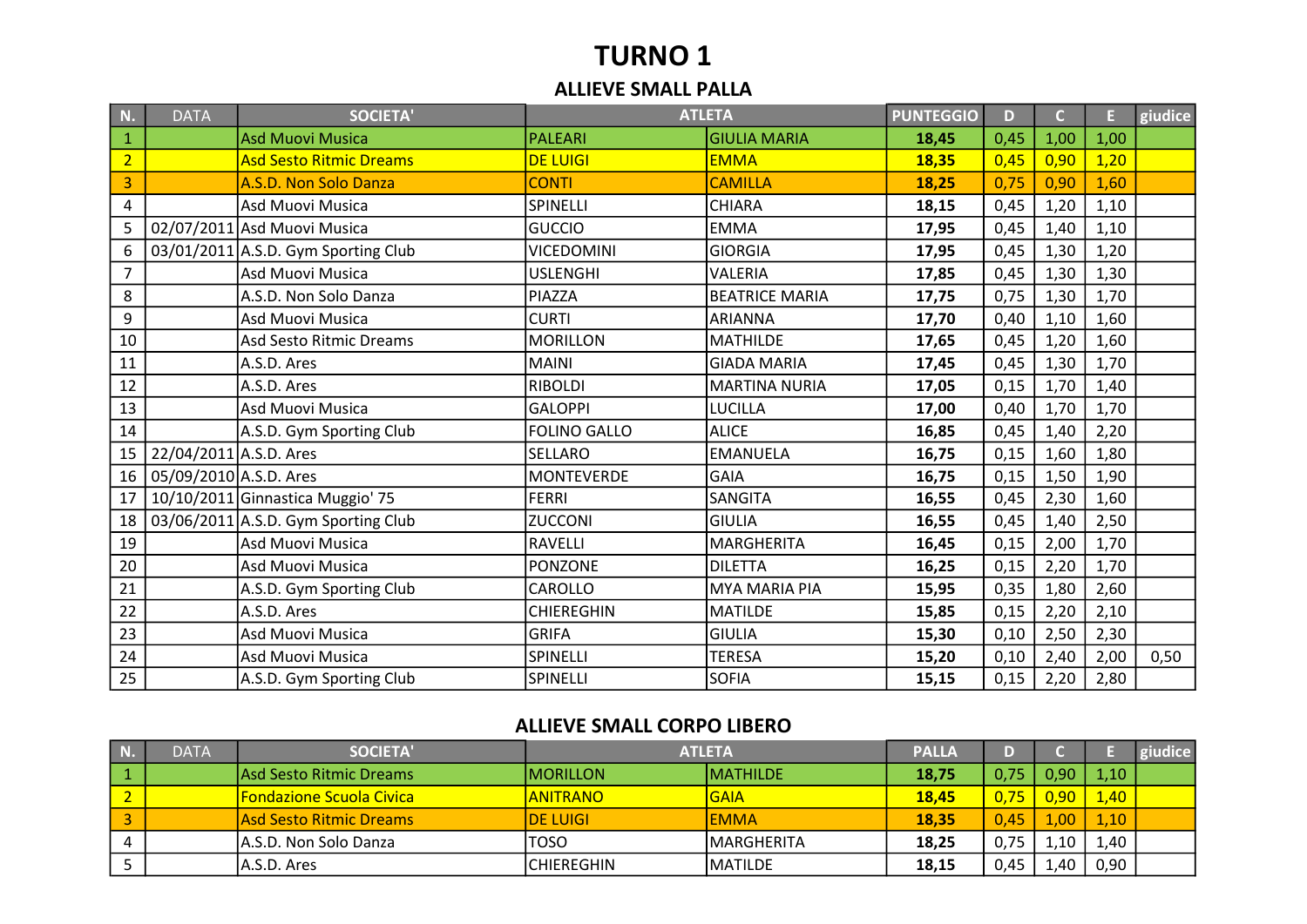| 6  |                        | 11/05/2011 A.S.D. Non Solo Danza      | <b>CONTI</b>        | <b>CAMILLA</b>       | 18,05 | 0,75 | 0,90 | 1,80 |  |
|----|------------------------|---------------------------------------|---------------------|----------------------|-------|------|------|------|--|
|    |                        | 03/01/2011 A.S.D. Gym Sporting Club   | <b>VICEDOMINI</b>   | <b>GIORGIA</b>       | 18,05 | 0,45 | 1,30 | 1,10 |  |
| 8  |                        | A.S.D. Non Solo Danza                 | SARDINA             | <b>CLARA</b>         | 17,85 | 0,75 | 1,50 | 1,40 |  |
| 9  |                        | A.S.D. Non Solo Danza                 | DI LUCA             | <b>AURORA</b>        | 17,70 | 1,00 | 1,80 | 1,50 |  |
| 10 |                        | 02/07/2011 Asd Muovi Musica           | <b>GUCCIO</b>       | EMMA                 | 17,65 | 0,45 | 1,80 | 1,00 |  |
| 11 |                        | 03/06/2011 A.S.D. Gym Sporting Club   | <b>ZUCCONI</b>      | <b>GIULIA</b>        | 17,65 | 0,45 | 1,60 | 1,20 |  |
| 12 |                        | 25/03/2011 A.S.D. Gym Sporting Club   | <b>SPINELLI</b>     | <b>SOFIA</b>         | 17,35 | 0,45 | 1,70 | 1,40 |  |
| 13 | 21/10/2010 A.S.D. Ares |                                       | <b>RIBOLDI</b>      | <b>MARTINA NURIA</b> | 17,35 | 0,45 | 1,70 | 1,40 |  |
| 14 | 12/03/2010 A.S.D. Ares |                                       | <b>MAINI</b>        | GIADA MARIA          | 17,35 | 0,45 | 1,80 | 1,30 |  |
| 15 |                        | A.S.D. Ares                           | <b>SELLARO</b>      | <b>EMANUELA</b>      | 17,15 | 0,45 | 1,80 | 1,50 |  |
| 16 |                        | Asd Muovi Musica                      | <b>RAVELLI</b>      | <b>MARGHERITA</b>    | 17,05 | 0,45 | 2,30 | 1,10 |  |
| 17 |                        | A.S.D. Gym Sporting Club              | CAROLLO             | MYA MARIA PIA        | 17,00 | 0,40 | 1,70 | 1,70 |  |
| 18 |                        | A.S.D. Gym Sporting Club              | <b>FOLINO GALLO</b> | <b>ALICE</b>         | 16,95 | 0,45 | 2,10 | 1,40 |  |
| 19 |                        | A.S.D. Ares                           | <b>MONTEVERDE</b>   | <b>GAIA</b>          | 16,75 | 0,15 | 1,90 | 1,50 |  |
| 20 |                        | Asd Muovi Musica                      | <b>GRIFA</b>        | GIULIA               | 16,30 | 0,40 | 2,70 | 1,40 |  |
| 21 |                        | 15/12/2011 Asd Muovi Musica           | <b>PONZONE</b>      | DILETTA              | 15,65 | 0,15 | 2,90 | 1,60 |  |
| 22 |                        | 16/09/2010 Spazio Danza S.S.D. a R.L. | MAZZACANE           | FEDERICA             | 15,65 | 0,15 | 3,00 | 1,50 |  |

#### ALLIEVE SMALL ASSOLUTA

| N.             | <b>DATA</b>            | <b>SOCIETA'</b>                |                     | <b>ATLETA</b>      | <b>PUNTEGGIO</b> |
|----------------|------------------------|--------------------------------|---------------------|--------------------|------------------|
| 1              |                        | <b>Asd Sesto Ritmic Dreams</b> | <b>DE LUIGI</b>     | <b>EMMA</b>        | 36,70            |
| $\overline{2}$ |                        | <b>Asd Sesto Ritmic Dreams</b> | <b>MORILLON</b>     | <b>MATHILDE</b>    | 36,40            |
| $\overline{3}$ |                        | A.S.D. Non Solo Danza          | <b>CONTI</b>        | <b>CAMILLA</b>     | 36,30            |
| 4              |                        | A.S.D. Gym Sporting Club       | <b>VICEDOMINI</b>   | GIORGIA            | 36,00            |
| 5              |                        | Asd Muovi Musica               | <b>GUCCIO</b>       | <b>EMMA</b>        | 35,60            |
| 6              |                        | A.S.D. Ares                    | <b>MAINI</b>        | <b>GIADA MARIA</b> | 34,80            |
| 7              |                        | A.S.D. Ares                    | <b>RIBOLDI</b>      | MARTINA NURIA      | 34,40            |
| 8              |                        | A.S.D. Gym Sporting Club       | <b>ZUCCONI</b>      | GIULIA             | 34,20            |
| 9              |                        | A.S.D. Ares                    | <b>CHIEREGHIN</b>   | <b>MATILDE</b>     | 34,00            |
| 10             |                        | A.S.D. Ares                    | <b>SELLARO</b>      | <b>EMANUELA</b>    | 33,90            |
| 11             |                        | A.S.D. Gym Sporting Club       | <b>FOLINO GALLO</b> | <b>ALICE</b>       | 33,80            |
| 12             |                        | 26/02/2011 Asd Muovi Musica    | <b>RAVELLI</b>      | MARGHERITA         | 33,50            |
| 13             | 05/09/2010 A.S.D. Ares |                                | <b>MONTEVERDE</b>   | GAIA               | 33,50            |
| 14             |                        | A.S.D. Gym Sporting Club       | <b>CAROLLO</b>      | MYA MARIA PIA      | 32,95            |
| 15             |                        | A.S.D. Gym Sporting Club       | <b>SPINELLI</b>     | <b>SOFIA</b>       | 32,50            |
| 16             |                        | Asd Muovi Musica               | <b>PONZONE</b>      | DILETTA            | 31,90            |
| 17             |                        | Asd Muovi Musica               | <b>GRIFA</b>        | <b>GIULIA</b>      | 31,60            |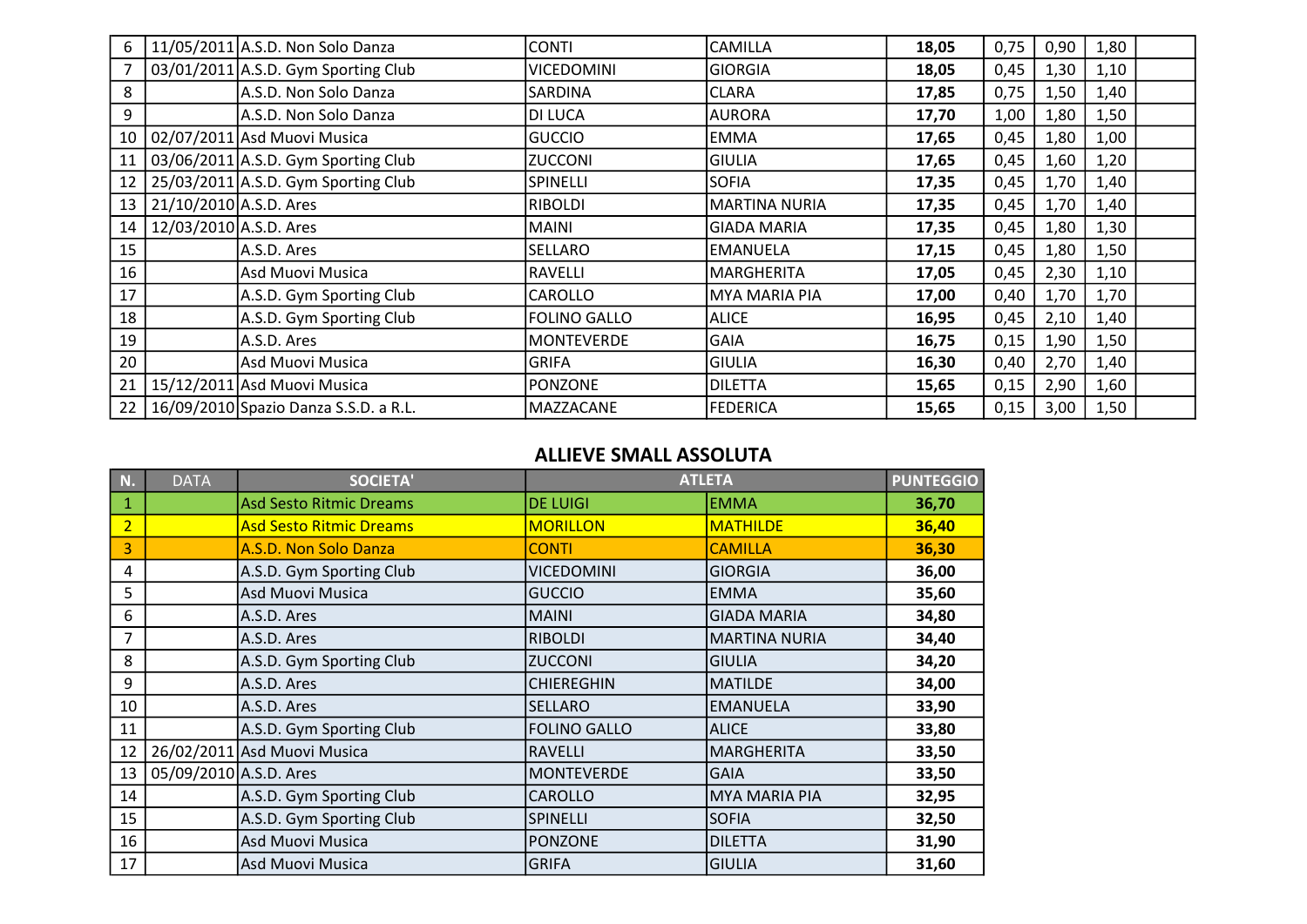#### RAGAZZE SMALL CERCHIO

| N. | <b>DATA</b> | <b>SOCIETA'</b>            |                 | <b>ATLETA</b>        | <b>PUNTEGGIO</b> | D)   |       |      | giudice |
|----|-------------|----------------------------|-----------------|----------------------|------------------|------|-------|------|---------|
|    |             | A.S.D. Non Solo Danza      | <b>IZOLI</b>    | <b>ANNA</b>          | 18,60            | 1,00 | 1,307 | 1,10 |         |
|    |             | Spazio Danza S.S.D. a R.L. | <b>NAVA</b>     | <b>GIADA</b>         | 18,20            | 0,40 | 1,50  | 0,70 |         |
|    |             | San Carlo Sport            | <b>BADIINI</b>  | <b>ANITA</b>         | 17,95            | 0,45 | 1.50  | 1,00 |         |
|    |             | A.S.D. Non Solo Danza      | PERILLO         | IGIULIA              | 17,35            | 0,35 | 1,60  | 1,40 |         |
|    |             | Asd Muovi Musica           | ANNUNZIATA      | <b>ANNA</b>          | 16,05            | 0,15 | 2,70  | 1,40 |         |
| b  |             | Asd Muovi Musica           | <b>SPINELLI</b> | <b>ANNA</b>          | 15,95            | 0,15 | 2,30  | 1,90 |         |
|    |             | Asd Muovi Musica           | CAMPANI         | <b>SOFIA</b>         | 14,55            | 0,15 | 3,40  | 1,90 | 0,30    |
| 8  |             | Asd Muovi Musica           | DI NUNNO        | <b>ROBERTA PAOLA</b> | 14,05            | 0,15 | 2,90  | 1,30 | 1,90    |

#### RAGAZZE SMALL CORPO LIBERO

| <b>DATA</b> | <b>SOCIETA'</b>                   | ATLETA            |                       | <b>PUNTEGGIO</b> |      |                       |                |  |
|-------------|-----------------------------------|-------------------|-----------------------|------------------|------|-----------------------|----------------|--|
|             | IAsd Muovi Musica                 | <b>IDI NUNNO</b>  | <b>IROBERTA PAOLA</b> | 18,25            | 0.45 | .40                   | 0,80           |  |
|             | lAsd Muovi Musical                | <b>PRAVETTONI</b> | <b>ALICE</b>          | 17,65            | 0,45 | 50 <sub>1</sub><br>-- | $\frac{1}{30}$ |  |
|             | <b>Spazio Danza S.S.D. a R.L.</b> | <b>NAVA</b>       | IGIADA                | 16.55            | 0.45 | .80                   | 1,10           |  |

#### RAGAZZE SMALL ASSOLUTA

| N. | <b>DATA</b> | <b>SOCIETA</b>             | ATLETA           | <b>PUNTEGGIO</b>      |       |
|----|-------------|----------------------------|------------------|-----------------------|-------|
|    |             | Spazio Danza S.S.D. a R.L. | <b>INAVA</b>     | IGIADA                | 34,75 |
|    |             | lAsd Muovi Musical         | <u>IDI NUNNO</u> | <u>IROBERTA PAOLA</u> | 32,3  |

#### JUNIOR SMALL CORPO LIBERO

| <b>DATA</b> | <b>SOCIETA'</b>             | <b>ATLETA</b>    |                  | <b>PUNTEGGIO</b> |      |            |      | giudice |
|-------------|-----------------------------|------------------|------------------|------------------|------|------------|------|---------|
|             | lSpazio Danza S.S.D. a R.L. | <b>IKUSCHLAN</b> | <b>IVIRGINIA</b> | 18,65            | 0,45 | $0.80^{+}$ | 1,00 |         |
|             | lAsd Muovi Musica I         | <b>POPA</b>      | <b>GIULIA</b>    | <b>18.45</b>     | 0,75 |            | 1,40 |         |
|             | lSpazio Danza S.S.D. a R.L. | <b>TANCREDI</b>  | <b>AURORA</b>    | 18.25            | 0.45 |            | 1,20 |         |
|             | lAsd Sesto Ritmic Dreams    | IRAVAGNANI       | IMARIA           | 18,05            | 0,75 | 1.10       | 1,60 |         |
|             | Spazio Danza S.S.D. a R.L.  | <b>CONSOLO</b>   | IMONICA          | 17,35            | 0,45 | 30         | 1,80 |         |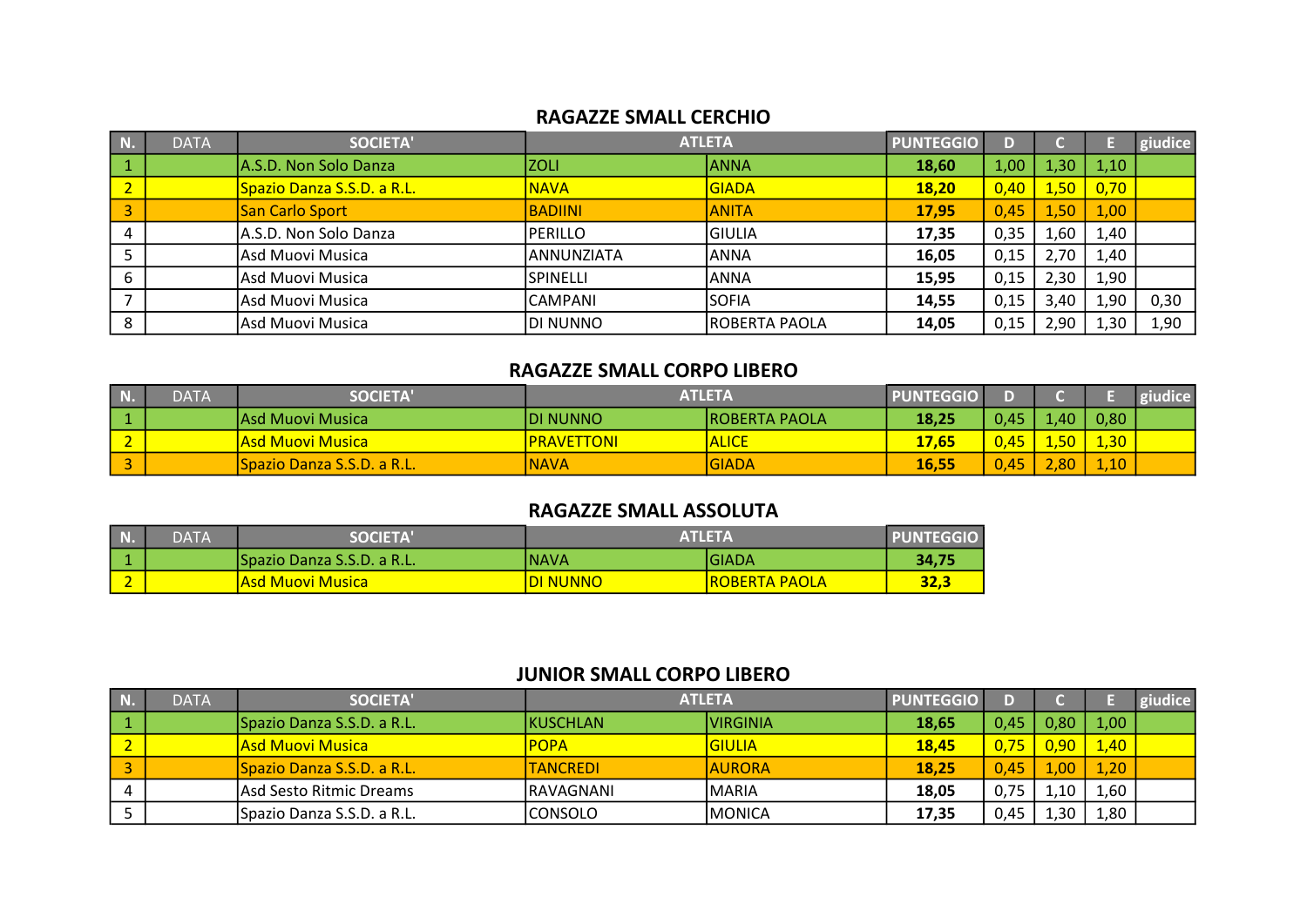#### JUNIOR SMALL CERCHIO

| N. | <b>DATA</b> | <b>SOCIETA'</b>            | <b>ATLETA</b>     |                  | <b>PUNTEGGIO</b> |      |      |      | giudice |
|----|-------------|----------------------------|-------------------|------------------|------------------|------|------|------|---------|
|    |             | Ginnastica Muggio' 75      | <b>PIFFARERIO</b> | <b>FRANCESCA</b> | 18,55            | 0,75 |      | 1,40 |         |
|    |             | Spazio Danza S.S.D. a R.L. | <b>KUSCHLAN</b>   | <b>VIRGINIA</b>  | <b>17,85</b>     | 0,15 | 1.10 | 1,20 |         |
|    |             | Spazio Danza S.S.D. a R.L. | <b>TANCREDI</b>   | <b>AURORA</b>    | 17.35            | 0,15 | 1.40 | 1,40 |         |
|    |             | Asd Sesto Ritmic Dreams    | IRAVAGNANI        | IMARIA           | 17.25            | 0,75 | .20  | 2,30 |         |
|    |             | Asd Muovi Musica           | <b>POPA</b>       | IGIULIA          | 16,85            | 0,15 | 1.40 | 1,90 |         |
|    |             | Spazio Danza S.S.D. a R.L. | CONSOLO           | <b>MONICA</b>    | 16,40            | 0,10 | 1.80 | 1,90 |         |

#### JUNIOR SMALL ASSOLUTA

| N. | <b>DATA</b> | SOCIETA'                                 | <b>ATLETA</b>    |               | <b>Assoluta</b> |
|----|-------------|------------------------------------------|------------------|---------------|-----------------|
|    |             | Spazio Danza S.S.D. a R.L.               | <b>IKUSCHLAN</b> | IVIRGINIA     | 36,50           |
|    |             | <mark>lSpazio Danza S.S.D. a R.L.</mark> | <b>ITANCREDI</b> | <b>AURORA</b> | 35,60           |
|    |             | 16/08/2005 Asd Sesto Ritmic Dreams       | <b>RAVAGNANI</b> | <b>IMARIA</b> | 35,30           |
|    |             | 05/12/2007 Asd Muovi Musica              | <b>IPOPA</b>     | IGIULIA       | 35,30           |
|    |             | Spazio Danza S.S.D. a R.L.               | ICONSOLO         | IMONICA       | 33,75           |

# LUPETTE SMALL CORPO LIBERO TURNO 2

| $\blacksquare$ N. | <b>DATA</b> | <b>SOCIETA'</b>          | <b>ATLETA</b>  |              | <b>PUNTEGGIO</b> |      |      |      | giudice |
|-------------------|-------------|--------------------------|----------------|--------------|------------------|------|------|------|---------|
|                   |             | A.S.D. Gym Sporting Club | <b>NEGRINI</b> | <b>ESTER</b> | 16,85            | 0,15 | 2,20 | 1,10 |         |

#### LUPETTE SMALL PALLA

| N.        | DATA | <b>SOCIETA'</b>                | <b>ATLETA</b>  |               | <b>PUNTEGGIO</b> |      |      |      |  |
|-----------|------|--------------------------------|----------------|---------------|------------------|------|------|------|--|
| $\vert$ 1 |      | . Gym Sporting Club<br>IA.S.D. | <b>NEGRINI</b> | <b>IESTER</b> | 15,60            | 0,10 | 2,50 | 2,00 |  |

#### LUPETTE SMALL ASSOLUTA

| <b>DATA</b> | <b>SOCIETA</b>           | <b>ATLETA</b> |               | <b>PUNTEGGIO</b> |
|-------------|--------------------------|---------------|---------------|------------------|
|             | A.S.D. Gym Sporting Club | INEGRINI      | <b>IESTER</b> | 32,45            |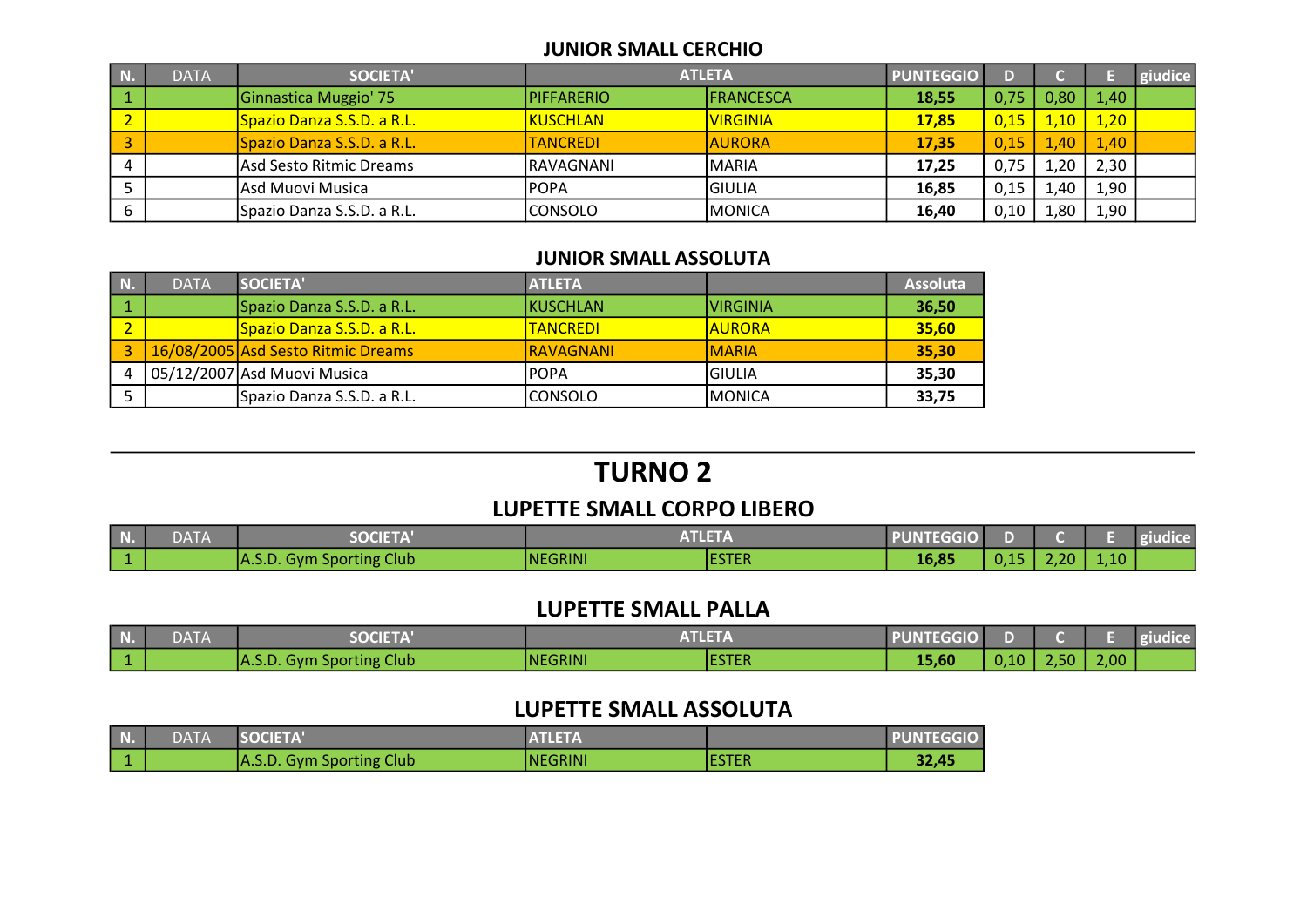#### TIGROTTE SMALL CORPO LIBERO

| N.             | <b>DATA</b> | <b>SOCIETA'</b>                |                   | <b>ATLETA</b>       | <b>PUNTEGGIO</b> | D.   | C.   | E,   | giudice |
|----------------|-------------|--------------------------------|-------------------|---------------------|------------------|------|------|------|---------|
| $\mathbf{1}$   |             | <b>Asd Ritmica Rho</b>         | KARLIICHUK        | <b>MARIA</b>        | 19,35            | 0,75 | 0,80 | 0,60 |         |
| $\overline{2}$ |             | <b>Asd Sesto Ritmic Dreams</b> | <b>LORENZOTTI</b> | <b>ALICE</b>        | 19,05            | 0,75 | 0,80 | 0,90 |         |
| $\overline{3}$ |             | <b>Asd Muovi Musica</b>        | <b>COMITO</b>     | <b>GRETA</b>        | 18,75            | 0,45 | 0,60 | 1,10 |         |
| 4              |             | Asd Sesto Ritmic Dreams        | MATASSA           | <b>MELISSA</b>      | 18,65            | 0,45 | 0,90 | 0,90 |         |
| 5              |             | Asd Muovi Musica               | <b>GALBIATI</b>   | <b>GIULIA</b>       | 18,15            | 0,45 | 0,80 | 1,50 |         |
| 6              |             | Asd Muovi Musica               | NINGAINA MINDA    | <b>CECILE CHLOE</b> | 17,95            | 0,45 | 1,10 | 1,40 |         |
| $\overline{7}$ |             | A.S.D. Non Solo Danza          | <b>GIUSSANI</b>   | MADDALENA           | 17,70            | 0,70 | 0,90 | 2,10 |         |
| 8              |             | A.S.D. Gym Sporting Club       | <b>FRANZOSO</b>   | <b>MIRA</b>         | 17,45            | 0,45 | 1,40 | 1,60 |         |
| 9              |             | Asd Muovi Musica               | <b>TAU</b>        | <b>BEATRICE</b>     | 17,15            | 0,45 | 1,40 | 1,90 |         |
| 10             |             | A.S.D. Ares                    | <b>FILIPPUCCI</b> | <b>EMMA</b>         | 17,10            | 0,40 | 1,30 | 2,00 |         |
| 11             |             | A.S.D. Gym Sporting Club       | <b>CARENA</b>     | <b>FRANCESCA</b>    | 16,90            | 0,40 | 1,30 | 2,20 |         |
| 12             |             | Asd Muovi Musica               | MORONI            | <b>GIORGIA</b>      | 16,90            | 0,40 | 1,80 | 1,70 |         |
| 13             |             | A.S.D. Gym Sporting Club       | <b>DALFIUME</b>   | <b>SOFIA</b>        | 16,85            | 0,45 | 1,60 | 2,00 |         |
| 14             |             | Asd Muovi Musica               | SANNINO           | <b>SOFIA</b>        | 16,70            | 0,70 | 2,40 | 1,60 |         |
| 15             |             | Asd Primagym                   | <b>SOLCIA</b>     | <b>GIULIA</b>       | 16,40            | 0,10 | 1,70 | 2,00 |         |
| 16             |             | Asd Primagym                   | <b>MASCIOLI</b>   | <b>ARIANNA</b>      | 16,15            | 0,15 | 1,50 | 2,50 |         |
| 17             |             | A.S.D. Gym Sporting Club       | <b>INDINO</b>     | EMMA                | 15,65            | 0,15 | 1,80 | 2,70 |         |

## TIGROTTE SMALL PALLA

| N.             | <b>DATA</b> | <b>SOCIETA'</b>                |                   | <b>ATLETA</b>       | <b>PUNTEGGIO</b> | D    |      |      | giudice |
|----------------|-------------|--------------------------------|-------------------|---------------------|------------------|------|------|------|---------|
|                |             | A.S.D. Non Solo Danza          | VAGHI             | BEATRICE            | 18,25            | 0,75 | 1,20 | 1,30 |         |
| $\overline{2}$ |             | <b>Asd Sesto Ritmic Dreams</b> | <b>MATASSA</b>    | <b>MELISSA</b>      | 18,10            | 0,40 | 1,00 | 1,30 |         |
| 3              |             | <b>Asd Ritmica Rho</b>         | KARLIICHUK        | <b>MARIA</b>        | 18,05            | 0,45 | 1,30 | 1,10 |         |
| 4              |             | Asd Muovi Musica               | NINGAINA MINDA    | <b>CECILE CHLOE</b> | 16,80            | 0,40 | 2,10 | 1,20 | 0,30    |
| 5              |             | A.S.D. Gym Sporting Club       | IINDINO           | lemma               | 16,75            | 0,45 | 2,60 | 1,10 |         |
| 6              |             | Asd Muovi Musica               | TAU               | IBEATRICE           | 16,70            | 0,40 | 2,50 | 1,20 |         |
|                |             | Asd Muovi Musica               | ICOMITO           | IGRETA              | 16,65            | 0,15 | 2,30 | 1,20 |         |
| 8              |             | Asd Muovi Musica               | <b>MORONI</b>     | GIORGIA             | 16,25            | 0,45 | 2,70 | 1,50 |         |
| 9              |             | A.S.D. Gym Sporting Club       | <b>DALFIUME</b>   | <b>SOFIA</b>        | 16,20            | 0,30 | 2,80 | 1,30 |         |
| 10             |             | A.S.D. Gym Sporting Club       | ICARENA           | <b>FRANCESCA</b>    | 16,10            | 0,40 | 2,30 | 2,00 |         |
| 11             |             | Asd Muovi Musica               | SANNINO           | <b>SOFIA</b>        | 16,05            | 0,45 | 2,10 | 2,30 |         |
| 12             |             | A.S.D. Gym Sporting Club       | IFRANZOSO         | MIRA                | 15,95            | 0,15 | 2,50 | 1,70 |         |
| 13             |             | Asd Sesto Ritmic Dreams        | <b>LORENZOTTI</b> | <b>ALICE</b>        | 15,65            | 0,15 | 1,90 | 2,00 | 0,60    |
| 14             |             | A.S.D. Ares                    | I FILIPPUCCI      | lemma               | 15,40            | 0,10 | 2,20 | 2,50 |         |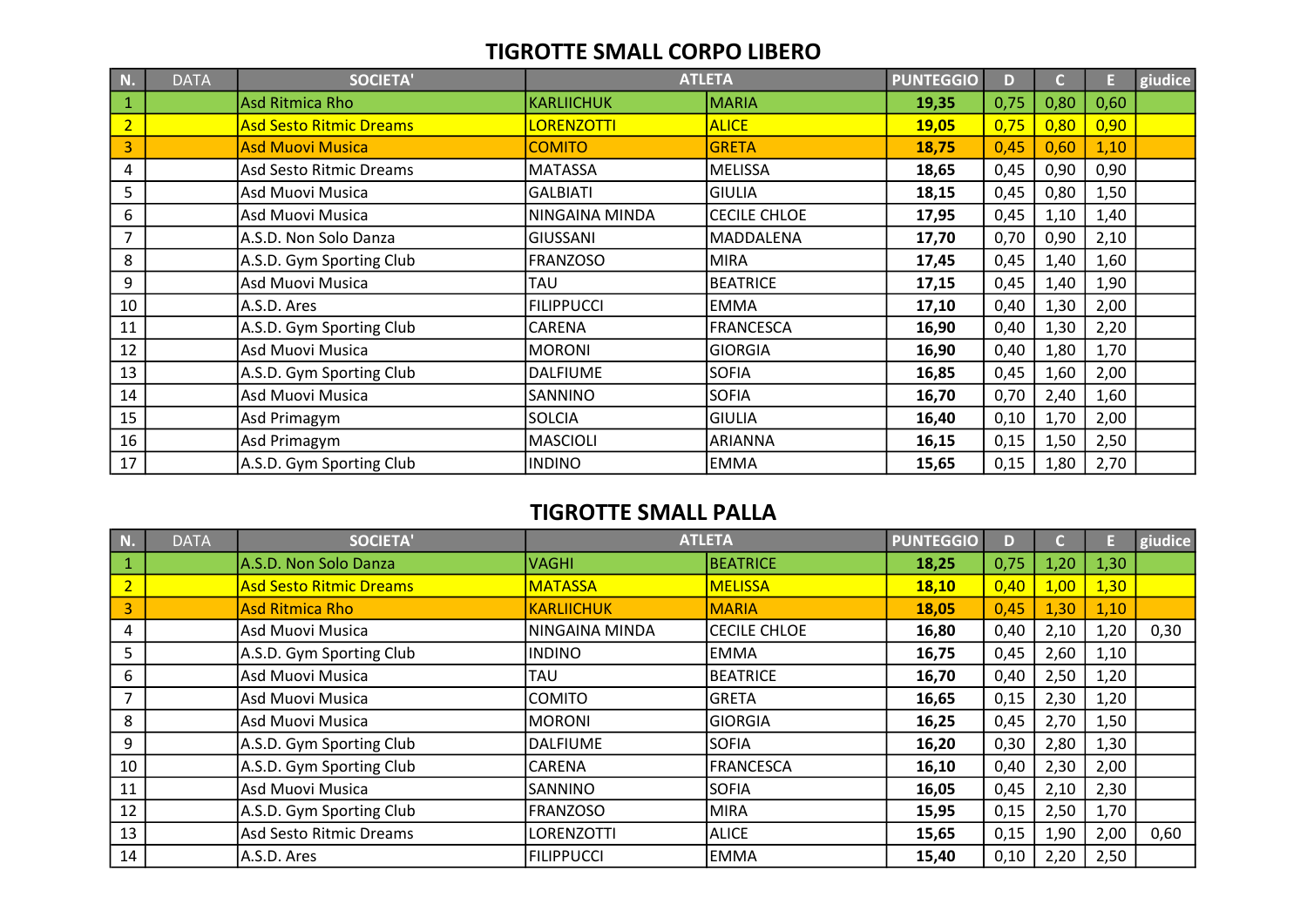### TIGROTTE SMALL ASSOLUTA

| N.             | <b>DATA</b> | <b>SOCIETA'</b>                |                   | <b>ATLETA</b>       | <b>PUNTEGGIO</b> |
|----------------|-------------|--------------------------------|-------------------|---------------------|------------------|
| 1              |             | Asd Ritmica Rho                | <b>KARLIICHUK</b> | <b>MARIA</b>        | 37,40            |
| $\overline{2}$ |             | <b>Asd Sesto Ritmic Dreams</b> | <b>MATASSA</b>    | <b>MELISSA</b>      | 36,75            |
| 3              |             | <b>Asd Muovi Musica</b>        | <b>COMITO</b>     | <b>GRETA</b>        | 35,40            |
| 4              |             | Asd Muovi Musica               | NINGAINA MINDA    | <b>CECILE CHLOE</b> | 34,75            |
| 5              |             | Asd Sesto Ritmic Dreams        | <b>LORENZOTTI</b> | ALICE               | 34,70            |
| 6              |             | Asd Muovi Musica               | <b>TAU</b>        | BEATRICE            | 33,85            |
| 7              |             | A.S.D. Gym Sporting Club       | <b>FRANZOSO</b>   | MIRA                | 33,40            |
| 8              |             | Asd Muovi Musica               | <b>MORONI</b>     | GIORGIA             | 33,15            |
| 9              |             | A.S.D. Gym Sporting Club       | <b>DALFIUME</b>   | <b>SOFIA</b>        | 33,05            |
| 10             |             | A.S.D. Gym Sporting Club       | <b>CARENA</b>     | <b>FRANCESCA</b>    | 33,00            |
| 11             |             | Asd Muovi Musica               | <b>SANNINO</b>    | <b>SOFIA</b>        | 32,75            |
| 12             |             | A.S.D. Ares                    | FILIPPUCCI        | <b>EMMA</b>         | 32,50            |
| 13             |             | A.S.D. Gym Sporting Club       | <b>INDINO</b>     | <b>EMMA</b>         | 32,40            |

# ESORDIENTI SMALL SQUADRE CORPO LIBERO

| N. | <b>DATA</b> | <b>SOCIETA'</b> |                 | <b>ATLETA</b>                                           | <b>PUNTEGGIO</b> |      |       |      | giudice |
|----|-------------|-----------------|-----------------|---------------------------------------------------------|------------------|------|-------|------|---------|
|    |             | Asd Primagym    | <b>GIRASOLI</b> | COVELLI-FORT-GRAVINA-<br><b>INTINI-IOUDIOUX-VELTRII</b> | 15,20            | 1,60 | 4,507 | 4,90 |         |

# 1 CAT SMALL SQUADRE ATTREZZO UNICO

| N.             | <b>DATA</b> | <b>SOCIETA'</b>  |                         | <b>ATLETA</b>               | <b>PUNTEGGIO</b> | D    |     |                   | giudice |
|----------------|-------------|------------------|-------------------------|-----------------------------|------------------|------|-----|-------------------|---------|
|                |             | Asd Muovi Musica | <b>SQUADRA FANTASMA</b> | <b>PALEARI-SPINELLI-</b>    | 18,15            | 1,95 |     |                   |         |
|                |             |                  | SPINELLI-USLENGHI       |                             |                  |      |     |                   |         |
|                |             |                  |                         | <u> CAMPANIELLO-CINCI-</u>  |                  |      |     |                   |         |
| $\overline{2}$ |             | Asd Ritmica Rho  | <b>GIOVE</b>            | <u> MONTI-NACCI-ROMANO-</u> | 17,4             | 1,6  | 0.9 | 3,3               |         |
|                |             |                  |                         | <b>VALASSINA</b>            |                  |      |     |                   |         |
|                |             | Asd Muovi Musica | LE PANTERINE            | <b>ICOMITO-CURTI-</b>       |                  |      |     |                   |         |
| 3              |             |                  |                         | GALBIATI-GALOPPI            | 17.05            | 1,65 |     | 2,8<br>2,5<br>2.1 |         |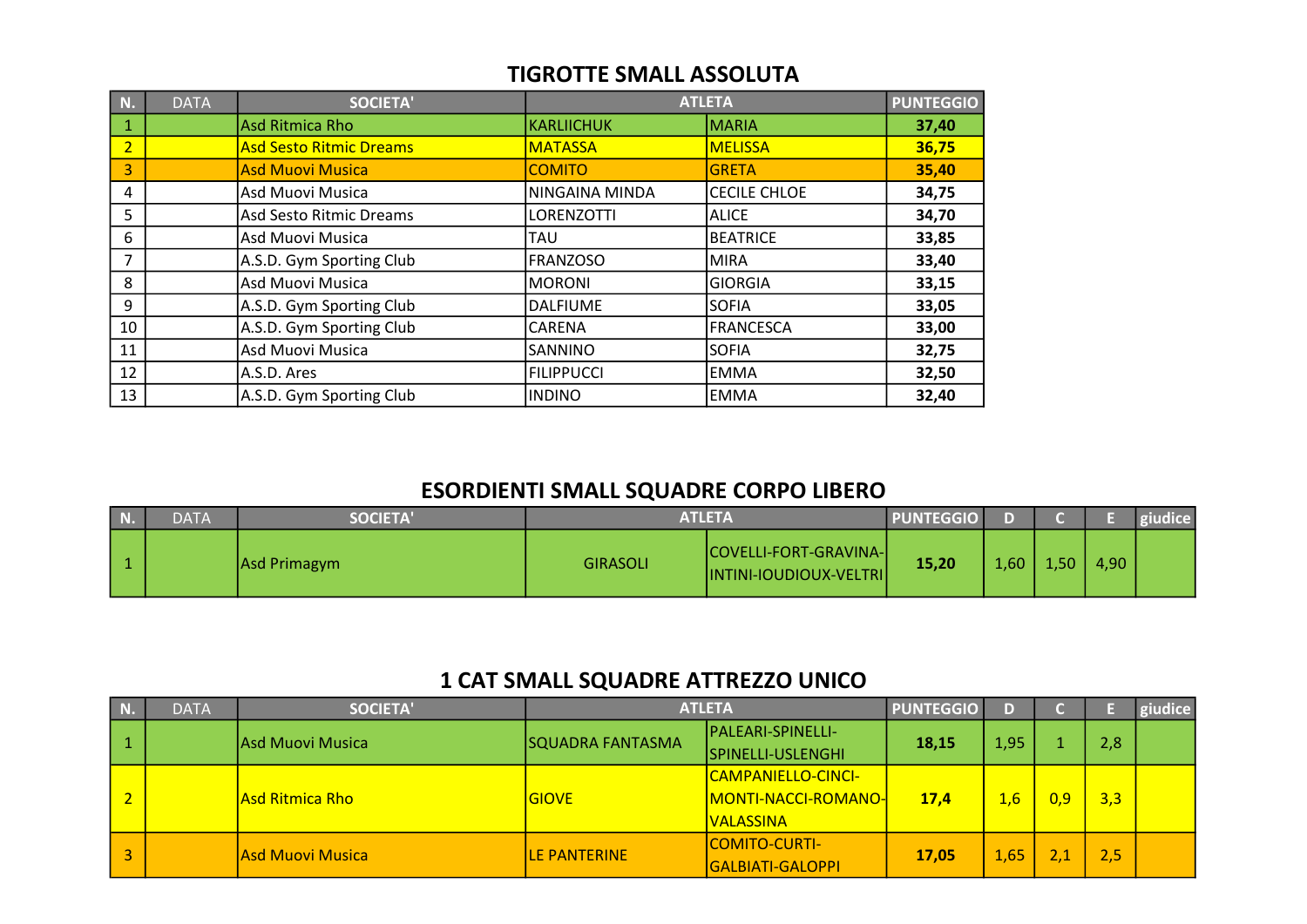|  | lAsd Muovi Musica | <b>CIAO</b>       | IMORONI-NINGAINA<br>MINDA-SANNINO-TAU          | 16,65 | 1,65 |       | 3,6 |  |
|--|-------------------|-------------------|------------------------------------------------|-------|------|-------|-----|--|
|  | Asd Primagym      | <b>BANG GIRLS</b> | <b>MASCIOLI-CHERECHES-</b><br>IGIANNASI-SOLCIA | 14,9  | 1,6  | ے . ۔ | 4,0 |  |

# 1 CAT SMALL SQUADRE ATTREZZO MISTO

| N.                      | <b>DATA</b> | <b>SOCIETA'</b>         |                         | <b>ATLETA</b>                                                            | <b>PUNTEGGIO</b> | D    |      |      | giudice |
|-------------------------|-------------|-------------------------|-------------------------|--------------------------------------------------------------------------|------------------|------|------|------|---------|
| $\vert$ 1               |             | Asd Ritmica Rho         | <b>GIOVE</b>            | CAMPANIELLO-CINCI-<br><b>IFERRETTI-NACCI-</b><br><b>ROMANO-VALASSINA</b> | 17,65            | 1,35 | 1,7  |      |         |
| $\vert$ 2               |             | <b>Asd Muovi Musica</b> | <b>SQUADRA FANTASMA</b> | <b>PALEARI-SPINELLI-</b><br>SPINELLI-USLENGHI                            | 16,95            | 1,35 | 2,6  | 1,8  |         |
| $\overline{\mathbf{3}}$ |             | Asd Muovi Musica        | LE PANTERINE            | <b>CURTI-GALBIATI-</b><br><b>GALOPPI-GRIFA</b>                           | 16,45            | 1,35 | 3,10 | 1,80 |         |
| 4                       |             | Asd Primagym            | ICELESTI                | PALENA-SOLCIA-<br> CASAMATTA-HODOJ                                       | 15,75            | 1,65 | 3,1  | 2.5  | 0,3     |

# 1 CAT SMALL SQUADRE ASSOLUTA

| N. | <b>DATA</b> | <b>SOCIETA'</b>  |                   | <b>ATLETA</b>               | <b>PUNTEGGIO</b>      |
|----|-------------|------------------|-------------------|-----------------------------|-----------------------|
|    |             | Asd Muovi Musica | SQUADRA FANTASMA  | <b>IPALEARI-SPINELLI-</b>   |                       |
|    |             |                  | SPINELLI-USLENGHI |                             |                       |
|    |             |                  |                   | <b>CAMPANIELLO-CINCI-</b>   |                       |
|    |             | lAsd Ritmica Rho | <b>GIOVE</b>      | <u> MONTI-NACCI-ROMANO-</u> | 35,1<br>35,05<br>33,5 |
|    |             |                  |                   | <u>IVALASSINA</u>           |                       |
|    |             |                  |                   | <b>COMITO-CURTI-</b>        |                       |
|    |             | Asd Muovi Musica | LE PANTERINE      | <b>GALBIATI-GALOPPI</b>     |                       |

# 2 CAT SMALL SQUADRE

| ANNUNZIATA-CAMPANI- <br>2,20<br>1,95<br>$10^{-1}$<br>17,65<br><b>SCINTILLE</b><br>lAsd Muovi Musica<br><b>IGUCCIO-PRAVETTONI-</b><br><b>ISPINELLI</b> | N. | <b>DATA</b> | <b>SOCIETA'</b> | <b>ATLETA</b> | <b>PUNTEGGIO</b> |  | giudice |
|-------------------------------------------------------------------------------------------------------------------------------------------------------|----|-------------|-----------------|---------------|------------------|--|---------|
|                                                                                                                                                       |    |             |                 |               |                  |  |         |
|                                                                                                                                                       |    |             |                 |               |                  |  |         |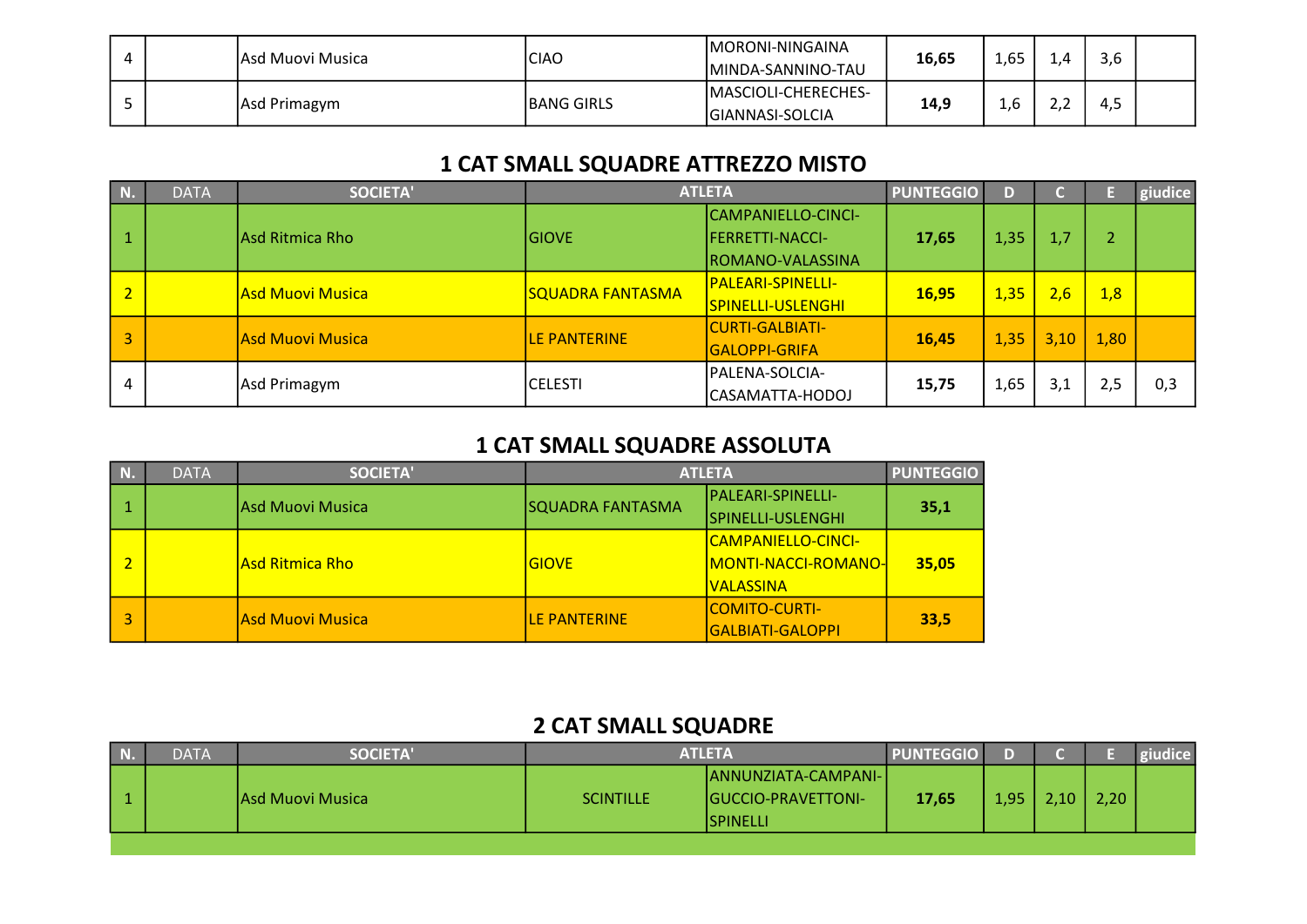# 2 CAT SMALL SQUADRE

| DATA | <b>SOCIETA'</b>  |                  | ATLETA                                                            | <b>PUNTEGGIO</b> |      |      |                   | giudice |
|------|------------------|------------------|-------------------------------------------------------------------|------------------|------|------|-------------------|---------|
|      | Asd Muovi Musica | <b>SCINTILLE</b> | ANNUNZIATA-CAMPANI-<br><b>IDI NUNNO-PRAVETTONI-I</b><br>ISPINELLI | 14,95            | .35/ | 3.10 | 2.70 <sub>1</sub> | 0,60    |

# 2 CAT SMALL SQUADRE ASSOLUTA

| DATA | <b>SOCIETA'</b>  |                  | <b>ATLETA</b>                                                                     | <b>PUNTEGGIO</b> |
|------|------------------|------------------|-----------------------------------------------------------------------------------|------------------|
|      | Asd Muovi Musica | <b>SCINTILLE</b> | <b>JANNUNZIATA-CAMPANI-I</b><br><b>IDI NUNNO-PRAVETTONI-I</b><br><b>ISPINELLI</b> | 32,60            |

# 3 CAT SMALL SQUADRE

| N | <b>DATA</b> | <b>SOCIETA'</b>  |             | ATLETA                     | <b>PUNTEGGIO</b> |      |    |      | giudice |
|---|-------------|------------------|-------------|----------------------------|------------------|------|----|------|---------|
|   |             |                  |             | <b>IAIELLO-CAMATON-</b>    |                  |      |    |      |         |
|   |             | lAsd Ritmica Rho | <b>LUNA</b> | <b>ICATTANEO-CHIARINI-</b> | 18,05            | 1,65 | 70 | 1,90 |         |
|   |             |                  |             | <b>IMONDINA</b>            |                  |      |    |      |         |

# 3 CAT SMALL SQUADRE

| N.     | <b>DATA</b> | <b>SOCIETA'</b>                         |                                        | <b>ATLETA</b>              | <b>PUNTEGGIO</b> | D.   |     |      | giudice |
|--------|-------------|-----------------------------------------|----------------------------------------|----------------------------|------------------|------|-----|------|---------|
|        |             |                                         |                                        | <b>AIELLO-CAMATON-</b>     |                  |      |     |      |         |
|        |             | Asd Ritmica Rho                         | ILUNA                                  | <b>CATTANEO-CHIERINI-</b>  | 18,55            | 1,65 | .20 | 1,90 |         |
|        |             |                                         |                                        | <b>MONDINA</b>             |                  |      |     |      |         |
| $\sim$ |             |                                         |                                        | <u> CONSOLO-KUSCHLAN-_</u> | <b>16.60</b>     |      | 50. |      |         |
|        |             | <mark>Spazio Danza S.S.D. a R.L.</mark> | <b>LADYBUG</b><br><b>TANCREDI-NAVA</b> |                            |                  | 1,60 |     | 2,50 |         |

# 3 CAT SMALL SQUADRE ASSOLUTA

| N. | DATA' | <b>SOCIETA'</b>  |      | <b>ATLETA</b>           | <b>PUNTEGGIO</b> |
|----|-------|------------------|------|-------------------------|------------------|
|    |       |                  |      | <b>IAIELLO-CAMATON-</b> |                  |
|    |       | IAsd Ritmica Rho | LUNA | ICATTANEO-CHIARINI-     | 36,60            |
|    |       |                  |      | IMONDINA                |                  |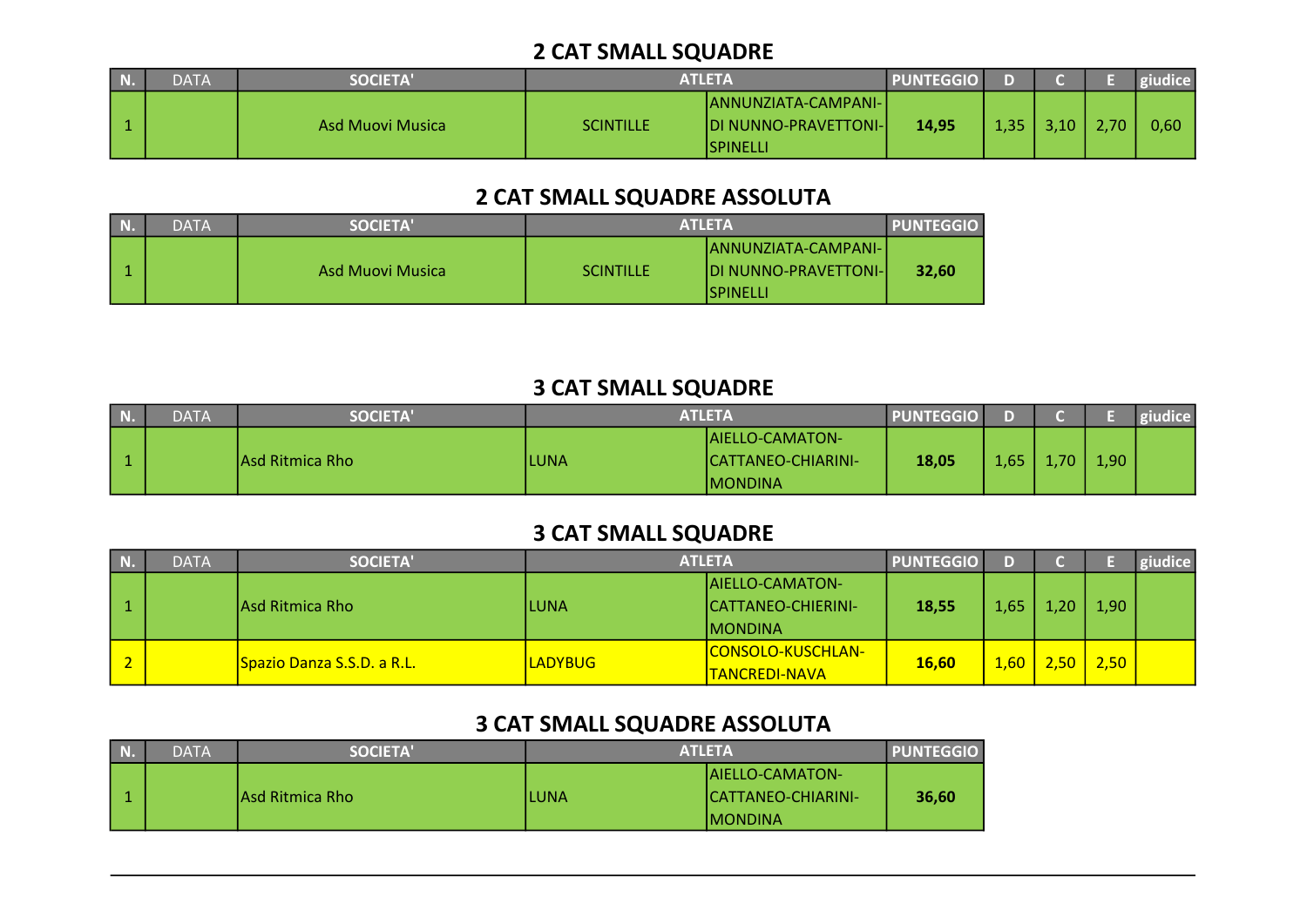# TURNO 3

#### ALLIEVE ADV FUNE

| N.          | <b>DATA</b> | <b>SOCIETA</b>   |                  | ATLETA       | <b>PUNTEGGIO</b> |       |                            |      | giudice |
|-------------|-------------|------------------|------------------|--------------|------------------|-------|----------------------------|------|---------|
|             |             | Asd Gymnasium 97 | <b>ISALIERNO</b> | <b>ILISA</b> | 18,60            | 3,90  | 40 <sup>°</sup>            | 2,90 |         |
| $\sim$<br>- |             | Asd Gymnasium 97 | <b>CARLI</b>     | GIORGIA      | 18,30            | 3,50/ | 70 <sub>1</sub>            | 2,50 |         |
| $\sim$      |             | Asd Gymnasium 97 | <b>SCURATTI</b>  | <b>ELENA</b> | 16,30            | 3,00  | .60 <sub>l</sub><br>$\sim$ | 4,10 |         |

#### ALLIEVE ADV PALLA

| N.     | <b>DATA</b> | <b>SOCIETA</b>          |                  | ATLETA      | <b>PUNTEGGIO</b> |                            |                   |      | giudice |
|--------|-------------|-------------------------|------------------|-------------|------------------|----------------------------|-------------------|------|---------|
|        |             | Asd Gymnasium 97        | <b>ISALIERNO</b> | <b>LISA</b> | 17,80            | 3,60                       | 3,00              | 2,80 |         |
| $\sim$ |             | <b>Asd Gymnasium 97</b> | <b>SCURATTI</b>  | <b>LENA</b> | 16,20            | $\Omega$<br><u>3,00 - </u> | <b>FO</b><br>3,5U | 3,30 |         |

#### ALLIEVE ADV ASSOLUTA

| N. | <b>DATA</b> | <b>SOCIETA'</b>         | <b>ATLETA</b>   |              | <b>PUNTEGGIO</b> |
|----|-------------|-------------------------|-----------------|--------------|------------------|
|    |             | Asd Gymnasium 97        | ISALIERNO       | <b>LISA</b>  | 36,40            |
|    |             | <b>Asd Gymnasium 97</b> | <b>SCURATTI</b> | <b>ELENA</b> | 32,50            |

#### RAGAZZE ADV PALLA

| N. | <b>DATA</b> | <b>SOCIETA'</b>          |               | ATLETA          | <b>PUNTEGGIO</b> |                   |                           |      | giudice |
|----|-------------|--------------------------|---------------|-----------------|------------------|-------------------|---------------------------|------|---------|
|    |             | lAsd Gvmnasium 97        | IPAVONI       | <b>LUDOVICA</b> | 19,20            | 3,70              | .50                       | 3,00 |         |
|    |             | <u> Asd Gymnasium 97</u> | <b>GRASSO</b> | <b>VIOLA</b>    | 17,00            | 3.30 <sub>1</sub> | , 30/<br>- -              | 4,00 |         |
|    |             | Asd Gymnasium 97         | <b>IOVINE</b> | <b>ARIANNA</b>  | 15,20            | $\sim$<br>2,00    | 20 <sub>2</sub><br>$\sim$ | 4,60 |         |

## RAGAZZE ADV CLAVETTE

| <b>INTE</b><br>NĿ             | <b>DATA</b> | <b>SOCIETA'</b>          | <b>ATLETA</b> |                  | <b>PUNTEGGIO</b> |                |       |      |  |
|-------------------------------|-------------|--------------------------|---------------|------------------|------------------|----------------|-------|------|--|
| . .                           |             | Asd Gymnasium 97         | <b>PAVONI</b> | <b>ILUDOVICA</b> | 19,20            | 3,60           | 1,50. | 2,90 |  |
| $\overline{\phantom{a}}$<br>- |             | <u> Asd Gymnasium 97</u> | GRASSO        | <b>VIOLA</b>     | 18,00            | $\sim$<br>3,00 | 1,50  | 3,50 |  |

### RAGAZZE ADV ASSOLUTA

| $\overline{\mathbf{M}}$<br>. NO | <b>DATA</b> | <b>SOCIETA</b>           | <b>ATLETA</b> |              | <b>PUNTEGGIO</b> |
|---------------------------------|-------------|--------------------------|---------------|--------------|------------------|
|                                 |             | <b>IAsd Gymnasium 97</b> | IPAVONI       | ILUDOVICA    | 38,40            |
| -                               |             | <b>Asd Gymnasium 97</b>  | <b>GRASSO</b> | <b>VIOLA</b> | 35,00            |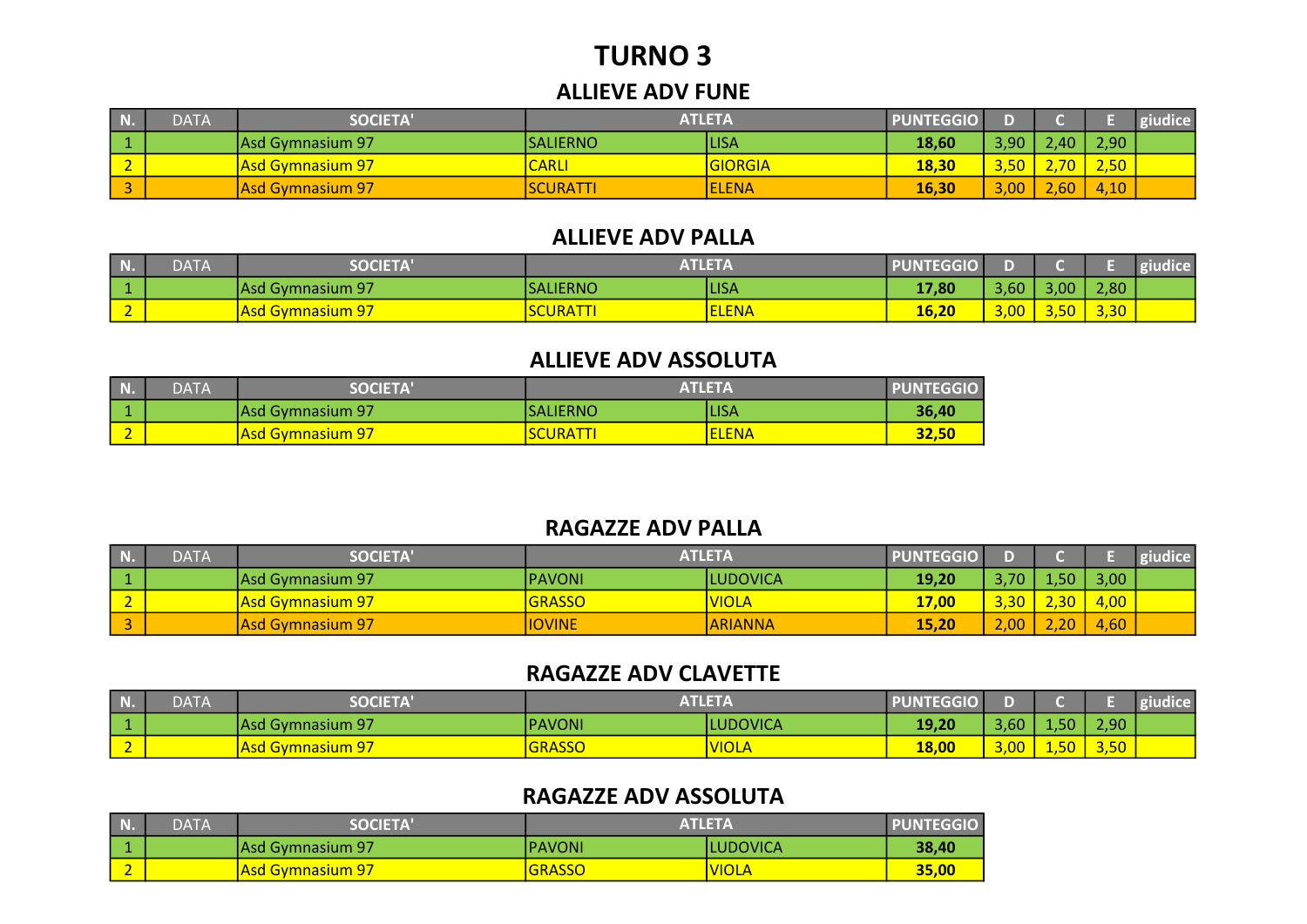#### JUNIOR ADV CLAVETTE

| N.             | <b>DATA</b> | <b>SOCIETA'</b>               |                 | <b>ATLETA</b>      | <b>PUNTEGGIO</b> |      |               |      | giudice |
|----------------|-------------|-------------------------------|-----------------|--------------------|------------------|------|---------------|------|---------|
|                |             | IA.S.D. U.S. Villazzano       | <b>IMACCANI</b> | IALICE             | 19,50            | 3,60 | 0.80          | 3,30 |         |
| <b>Section</b> |             | <b>Asd Gymnasium 97</b>       | <b>BOMBINI</b>  | <u>IANNA ELENA</u> | 18,60            | 3,80 | $\sqrt{4,30}$ | 3,90 |         |
| $\sim$         |             | <b>JA.S.D. Non Solo Danza</b> | <b>BINDA</b>    | <b>IFRANCESCA</b>  | 17,50            | 3,10 | 10            | 4,50 |         |
| 4              |             | IA.S.D. Non Solo Danza        | IMAZZUCCHELLI   | <b>ISABRINA</b>    | 16,80            | 2,70 | 30            | 4,60 |         |

#### JUNIOR ADV NASTRO

| <b>DATA</b> | <b>SOCIETA'</b>        |                | <b>ATLETA</b>    | <b>PUNTEGGIO</b> |      |      |       | giudice |
|-------------|------------------------|----------------|------------------|------------------|------|------|-------|---------|
|             | Ginnastica Muggio' 75  | <b>BIFFI</b>   | <b>IMARTINA</b>  | 19,40            | 3,50 | 2,80 | 2,30  |         |
|             | Ginnastica Muggio' 75  | <b>MELLERA</b> | <b>SARA</b>      | <b>18,60</b>     | 3,30 | 1,80 | 2,90  |         |
|             | IA.S.D. Non Solo Danza | <b>BINDA</b>   | <b>FRANCESCA</b> | 15.70            | 2,40 | 2.40 | 4,30/ |         |
|             | IA.S.D. Non Solo Danza | IMAZZUCCHELLI  | <b>ISABRINA</b>  | 15,50            | 2,10 | 3,50 | 3,10  |         |
|             | IA.S.D. Non Solo Danza | IMINGRONE      | ISILVIA          | 14,90            | 2,20 | 2,80 | 4,50  |         |

#### JUNIOR ADV ASSOLUTA

| DATA | <b>SOCIETA</b>                 | <b>ATLETA</b>       |                | <b>PUNTEGGIO</b> |
|------|--------------------------------|---------------------|----------------|------------------|
|      | <b>IA.S.D. Non Solo Danza</b>  | IBINDA              | IFRANCESCA     | 33,20            |
|      | <u>IA.S.D. Non Solo Danza-</u> | <b>MAZZUCCHELLI</b> | <b>SABRINA</b> | 32,30            |

#### SENIOR ADV PALLA

| N   | DATA | <b>SOCIETA'</b>            | <b>ATLETA</b> |                   | <b>PUNTEGGIO</b> |                       |                  |                               |     |
|-----|------|----------------------------|---------------|-------------------|------------------|-----------------------|------------------|-------------------------------|-----|
| 140 |      | U.S. Villazzano<br>IA.S.D. | IBATTISTI     | <b>FRANCESCA</b>  | 18               | $\sim$ $\sim$<br>ن, ب | . .<br>ر         | $\sim$<br>$\epsilon$ . $4\pi$ | 0,6 |
| 138 |      | A.S.D. Arts & Gym          | <b>CUNIE</b>  | <b>ALESSANDRA</b> | , 0<br>$\sim$    |                       | <b>Part 1999</b> | $\sim$ $\sim$<br><u>.</u>     |     |

## SENIOR ADV NASTRO

| <b>N.</b> | <b>DATA</b> | <b>SOCIETA'</b>       | <b>ATLETA</b> |        | <b>PUNTEGGIO</b> |      |                   |      | <b>giudice</b> |
|-----------|-------------|-----------------------|---------------|--------|------------------|------|-------------------|------|----------------|
| 147       |             | Ginnastica Muggio' 75 | <b>BIFFI</b>  | IMARTA | 18,50            | 2,90 | 4.40 <sup>3</sup> | 3,00 |                |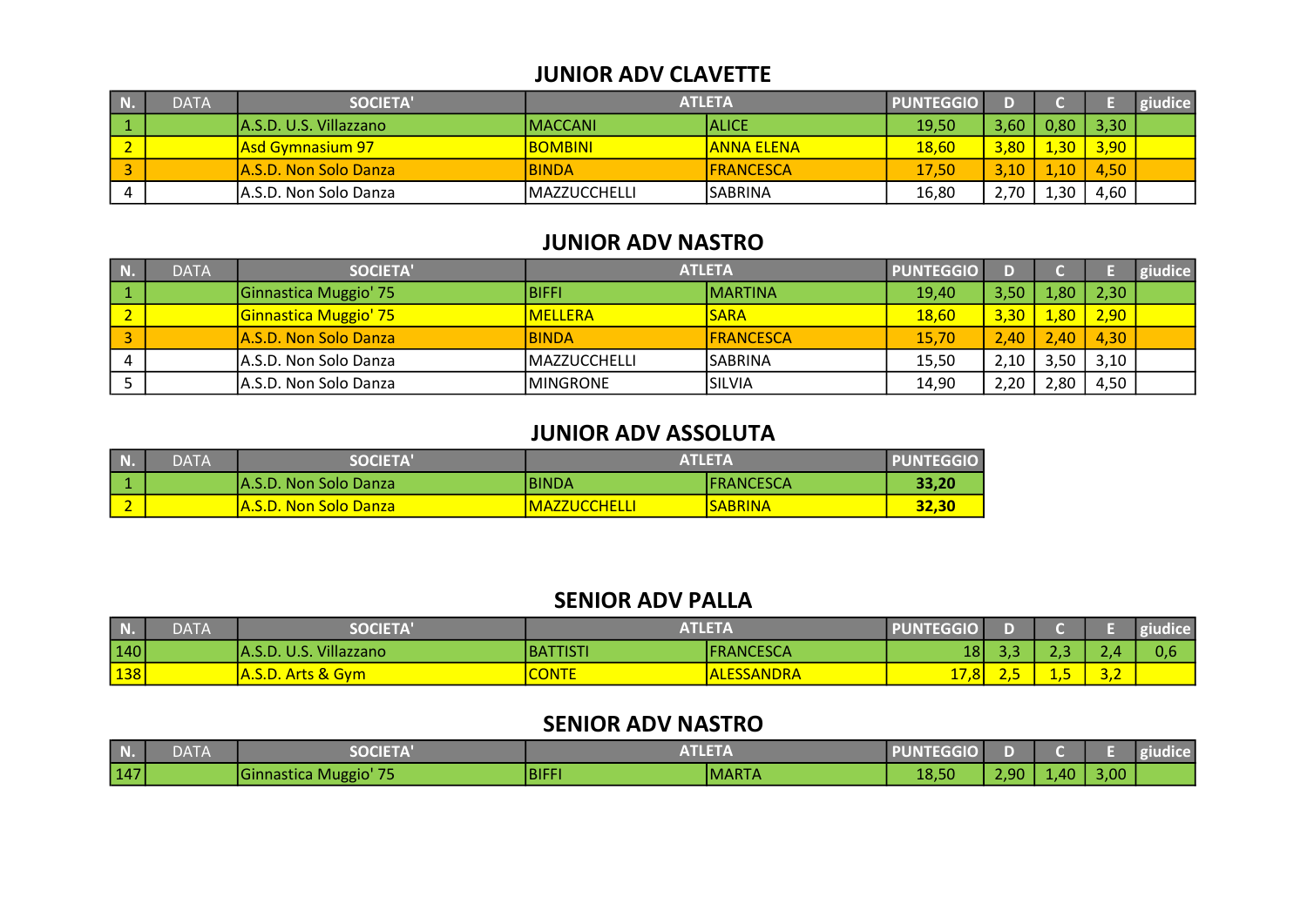#### 2 CAT ADV COPPIA

| N. | $\sim$ $\sim$ $\sim$ $\sim$<br><b>DAIA</b> | <b>SOCIETA</b>                          | <b>Stationary</b><br>99 V. | EGGIU.<br>JINI |                 | $\cdot$ united<br>ш. |
|----|--------------------------------------------|-----------------------------------------|----------------------------|----------------|-----------------|----------------------|
|    |                                            | $\sim$<br>$A$ V $m$<br>nasium 97<br>nou | <b>PAVONI-GRASSO</b>       | 18,10          | റ റ<br><u>.</u> |                      |

#### 2 CAT ADV SQUADRE FUNE-PALLA

| $\overline{\phantom{a}}$ N | <b>DATA</b> | <b>SOCIETA'</b>        | ATLETA                |                                                          | <b>PUNTEGGIO</b> |     |               |          | giudice |
|----------------------------|-------------|------------------------|-----------------------|----------------------------------------------------------|------------------|-----|---------------|----------|---------|
|                            |             | A.S.D. Rhythmic'S Team | <b>IFATE TURCHINE</b> | <b>ITURATI-MOLINARI-</b><br>SALCEANU-SANDRINI-<br>ISUTER | 15,70            | 4.4 | $2.6^{\circ}$ | G.<br>υ. |         |

### 2 CAT ADV SQUADRE PALLA

| <b>DATA</b> | <b>SOCIETA'</b>        | <b>ATLETA</b>  |                                                   | <b>PUNTEGGIO</b> |     |     | giudice |
|-------------|------------------------|----------------|---------------------------------------------------|------------------|-----|-----|---------|
|             | A.S.D. Rhythmic'S Team | IFATE TURCHINE | IGALLO-MOLINARI-<br>ISALCENAU-SANDRINI-<br>ISUTER | 17,80            | 4,6 | 4,8 |         |

### 2 CAT ADV SQUADRE ASSOLUTA

| $N$ . | <b>DATA</b> | <b>SOCIETA'</b>        | <b>ATLETA</b>         | <b>PUNTEGGIO</b>          |       |
|-------|-------------|------------------------|-----------------------|---------------------------|-------|
|       |             |                        |                       | <b>ITURATI-MOLINARI-</b>  |       |
|       |             | A.S.D. Rhythmic'S Team | <b>IFATE TURCHINE</b> | <b>SALCEANU-SANDRINI-</b> | 33.50 |
|       |             |                        |                       | ISUTER                    |       |

### 3 CAT ADV COPPIA

| <b>N.</b> | <b>DATA</b> | <b>OCIETA</b>   |                   |       |     |                                    | $\cdots$ diagonal $\cdots$ |
|-----------|-------------|-----------------|-------------------|-------|-----|------------------------------------|----------------------------|
|           |             | Asd Ritmica Rho | DONZELLI-DONZELLI | 22,00 | 0,3 | $\sim$ $\sim$<br>$\cup$ . $\angle$ |                            |

# 3 CAT ADV SQUADRA PALLA

| $\mid$ N. | DATA | <b>SOCIETA</b>                     | <b>ATLETA</b> |                                           | <b>PUNTEGGIO</b> |     |    |     | "dice" |
|-----------|------|------------------------------------|---------------|-------------------------------------------|------------------|-----|----|-----|--------|
| Гć        |      | . Non Solo Danza<br><b>TA.S.D.</b> | <b>ENERGY</b> | IBINDA-MAZZUCCHELLI-<br>MINGRONE-ESPOSITO | 14,20            | . . | ⊸… | 6,7 |        |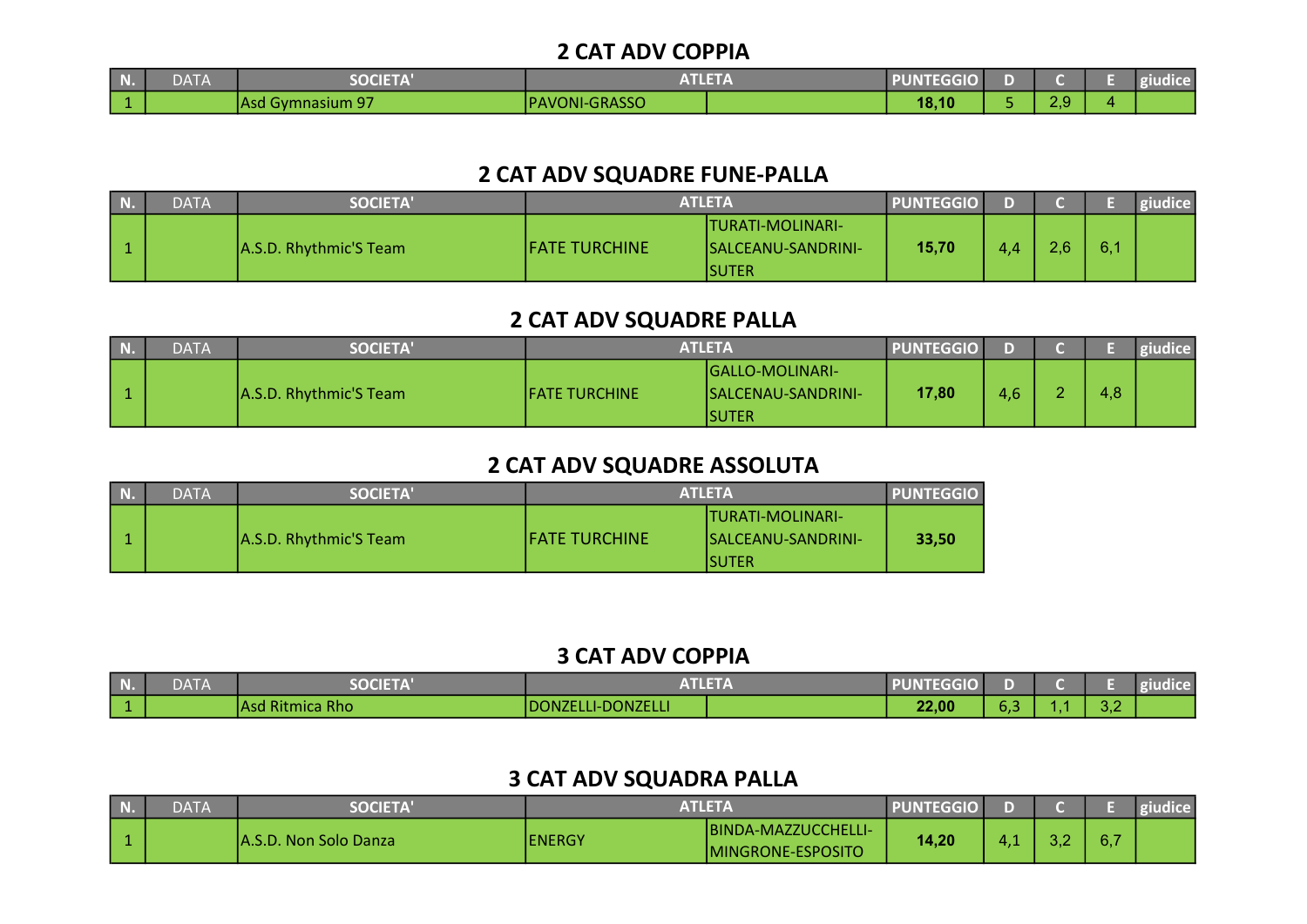## 3 CAT ADV SQUADRA FUNE-PALLA

| $\mid N$ | DATA | <b>SOCIETA</b>         | ATLETA            |                              | <b>PUNTEGGIO</b> |   |     |  |
|----------|------|------------------------|-------------------|------------------------------|------------------|---|-----|--|
|          |      | A.S.D. Rhythmic'S Team | <b>BLUE JEANS</b> | ICAMPI-PINTOSSI-<br>IVERZENI | 15,70            | 4 | 5.9 |  |

# TURNO 4

### LUPETTE LARGE CORPO LIBERO

| <b>DATA</b> | SOCIETA'                                 |                   | <b>ATLETA</b>        | <b>PUNTEGGIO</b> | D).            |                   |      | giudice |
|-------------|------------------------------------------|-------------------|----------------------|------------------|----------------|-------------------|------|---------|
|             | lAsd Geas Ginnastica Artistica e Ritmica | <b>CILIONE</b>    | VIOLA MARIA          | 18,80            | $2,00^{\circ}$ | .40 <sub>l</sub>  | 1,80 |         |
|             | Asd Gymnasium 97                         | <b>ABBATTISTA</b> | <b>TECLA LOURDES</b> | 17,70            | 1,30           | 2.10-             | 1,50 |         |
|             | Asd Gymnasium 97                         | <b>FEDELE</b>     | IGINEVRA             | 17,60            | 1,20           | .90 <sub>1</sub>  | 1,70 |         |
|             | Asd Gymnasium 97                         | IGUIDA            | <b>IANTONIA</b>      | 17,50            | 0,50           | $\overline{1,60}$ | 1,40 |         |
|             | Asd Gymnasium 97                         | IMONTICELLI       | <b>IMARIA CHIARA</b> | 17,20            | 0.70           | $70^{\circ}$      | 1,80 |         |

## TIGROTTE LARGE PALLA

| N. | <b>DATA</b> | <b>SOCIETA'</b>                          | ATLETA            |                | <b>PUNTEGGIO</b> |              |        |      | giudice |
|----|-------------|------------------------------------------|-------------------|----------------|------------------|--------------|--------|------|---------|
|    |             | IAsd Geas Ginnastica Artistica e Ritmica | <b>IGUGLIERSI</b> | <b>IILARIA</b> | 18,50            | 1,80         | 2,20   | 1,10 |         |
|    |             | Ginnastica Muggio' 75                    | <b>GIAMBELLI</b>  | <b>ARIANNA</b> | 17.20            | 2,40         | $2,80$ | 2,40 |         |
|    |             | Asd Gymnasium 97                         | <b>ADOBATI</b>    | <b>CHIARA</b>  | 13,40            | $\sqrt{.30}$ | 4,00   | 3,90 |         |

# TIGROTTE LARGE CERCHIO

| N. | <b>DATA</b> | SOCIETA'              | <b>ATLETA</b>    |                | <b>PUNTEGGIO</b> | D).  |      |      | giudice |
|----|-------------|-----------------------|------------------|----------------|------------------|------|------|------|---------|
|    |             | Ginnastica Muggio' 75 | IVALENTE         | <b>MYA</b>     | 16,90            | 2,10 | 2.10 | 2.50 | 0,60    |
|    |             | Ginnastica Muggio' 75 | <b>TOMASELLI</b> | <b>AURORA</b>  | 15,40            | 2,10 | 3,70 | 2,40 | 0,60    |
|    |             | Ginnastica Muggio' 75 | <b>NAVA</b>      | <b>REBECCA</b> | 15,00            | 1,30 | 3,40 | 2,90 |         |
|    |             | Asd Gymnasium 97      | ICERVONE         | IGIADA MICOL   | 13,90            | 0,70 | 3,60 | 3,20 |         |
|    |             | Asd Gymnasium 97      | IADOBATI         | ICHIARA        | 12,00            | 0,10 | 3,90 | 4,20 |         |

# TIGROTTE LARGE ASSOLUTA

| N. | DATA | <b>SOCIETA'</b>          |          | <b>ATLETA</b> | <b>PUNTEGGIO</b> |
|----|------|--------------------------|----------|---------------|------------------|
|    |      | <b>IAsd Gymnasium 97</b> | IADOBATI | ICHIARA       | 25,40            |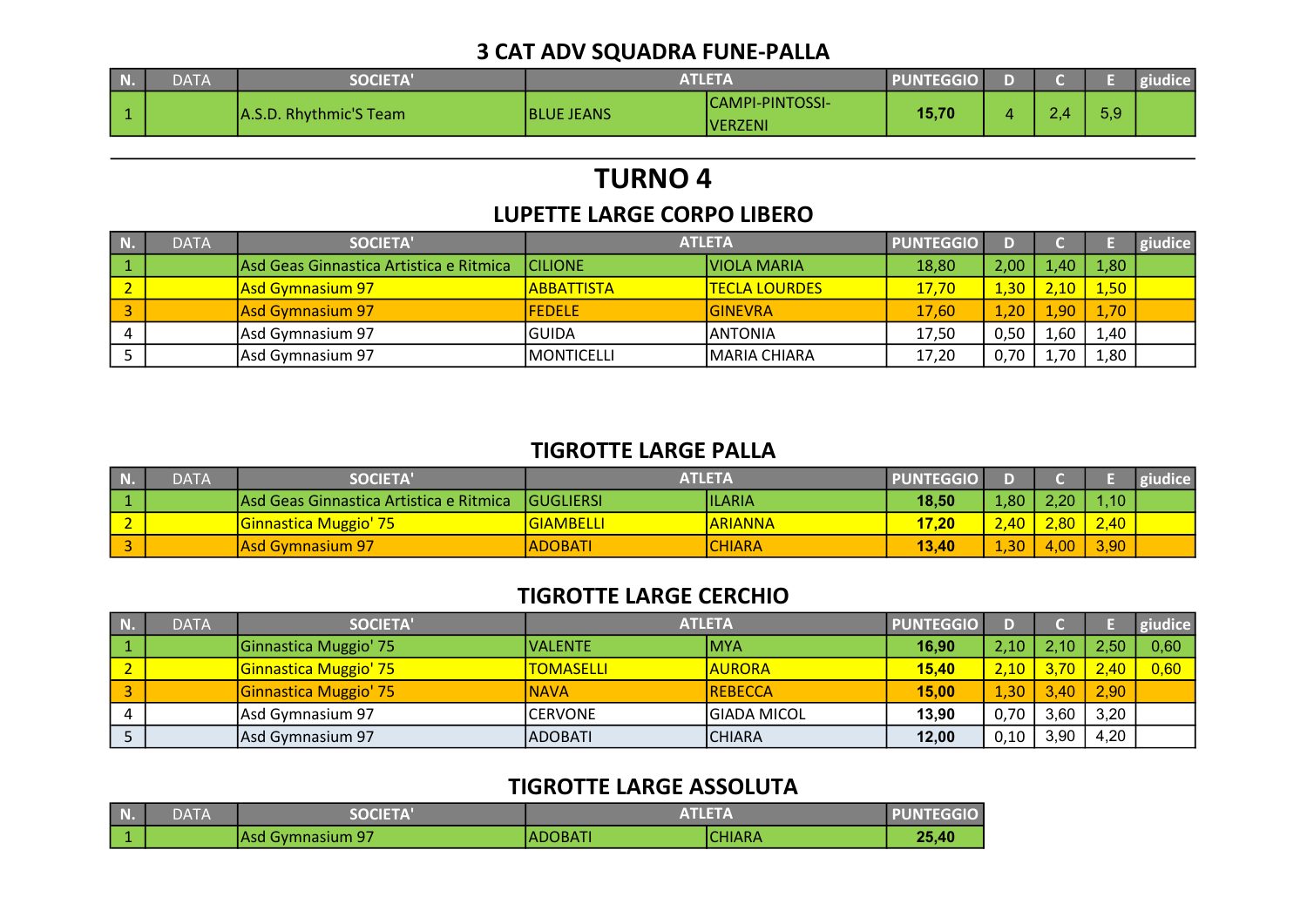#### ALLIEVE LARGE PALLA

| N.        | <b>DATA</b> | <b>SOCIETA'</b>                         |               | <b>ATLETA</b>   | <b>PUNTEGGIO</b> |      |        |      | giudice |
|-----------|-------------|-----------------------------------------|---------------|-----------------|------------------|------|--------|------|---------|
|           |             | A.S.D. Non Solo Danza                   | <b>SELLE</b>  | <b>CARLOTTA</b> | 18,60            | 2,40 | 4,60   | 2,20 |         |
| <u>הי</u> |             | Asd Geas Ginnastica Artistica e Ritmica | <b>ORIOLO</b> | <b>CELIA</b>    | 18,10            | 1,70 | $2,00$ | 1,60 |         |
|           |             | 26/09/2011 Asd Gymnasium 97             | BORGHETTI     | <b>MICOL</b>    | 17.60            | 1,90 | 2,20   | 2,10 |         |
| 4         |             | $22/06/2011$ A.S.D. Rhythmic'S Team     | MAZZUCCHELLI  | <b>SOFIA</b>    | 17,60            | 1,10 | 2,00   | ,50  |         |
|           |             | Asd Geas Ginnastica Artistica e Ritmica | BERRETTAROSSA | <b>ALICE</b>    | 16,90            | 1,50 | 2,50   | 2,10 |         |
| b         |             | Asd Gymnasium 97                        | ROMANUCCI     | <b>NICOLE</b>   | 16, 10           | 1,20 | 2,30   | 2,80 |         |
|           |             | A.S.D. Rhythmic'S Team                  | MILANI        | CAROLINA        | 14,90            | 1,10 | 2,30   | 3,90 |         |

#### ALLIEVE LARGE FUNE

| N | <b>DATA</b> | SOCIETA'                |                   | <b>ATLETA</b>   | <b>PUNTEGGIO</b> |      |                   |               | giudice |
|---|-------------|-------------------------|-------------------|-----------------|------------------|------|-------------------|---------------|---------|
|   |             | IA.S.D. Non Solo Danza  | <b>SELLE</b>      | <b>CARLOTTA</b> | 18,30            | 1,90 | 1.70 <sub>1</sub> | 1,90          |         |
|   |             | Asd Sesto Ritmic Dreams | <b>CANFORA</b>    | <b>CHIARA</b>   | 18,10            | 2,10 | 4,80              | 2,20          |         |
|   |             | Ginnastica Muggio' 75   | <b>ERBA</b>       | <b>SOFIA</b>    | 17.50            | 1,80 | 2,00              | $\sqrt{2,30}$ |         |
|   |             | Ginnastica Muggio' 75   | IRONDINA          | <b>SOFIA</b>    | 17,20            | 2,10 | 1,90              | 3,00          |         |
|   |             | Asd Gymnasium 97        | <b>IBORGHETTI</b> | <b>MICOL</b>    | 16,50            | 2,20 | 2,60              | 3,10          |         |

### ALLIEVE LARGE ASSOLUTA

| N. | <b>DATA</b> | <b>SOCIETA</b> '         |                 | <b>ATLETA</b><br><b>PUNTEGGIO</b> |       |  |
|----|-------------|--------------------------|-----------------|-----------------------------------|-------|--|
|    |             | IA.S.D. Non Solo Danza   | SELLE           | ICARLOTTA                         | 35,80 |  |
|    |             | <u>lAsd Gymnasium 97</u> | <b>BORGHETT</b> | <b>IMICOL</b>                     | 34.60 |  |

#### TIGROTTA ADV PALLA

| N. | <b>DATA</b> | <b>OCIETA</b> | <b>NTLETZ</b><br>________ |         | <b>TEGGIO I</b> |      |      |       | <b>ludice</b> |
|----|-------------|---------------|---------------------------|---------|-----------------|------|------|-------|---------------|
|    |             |               | <b>PISANO</b>             | GIORGIA | 19,80           | 2,80 | ,707 | 1,30/ |               |

## TIGROTTE SUPER PALLA

| $\vert$ N. | <b>DAIA</b> | <b>OCIET</b>                |                 | <b>STATISTICS</b><br>ALLENDA | ᠴ᠇<br>UNI<br>1 EGGIU |      |                   |      | giudice |
|------------|-------------|-----------------------------|-----------------|------------------------------|----------------------|------|-------------------|------|---------|
|            |             | <b>OT</b><br>TAsd Gymnasium | TOLAMI<br>'BERT | <b>IGIULIA</b>               | 14,30                | 2,20 | 2.90 <sub>1</sub> | 5,00 |         |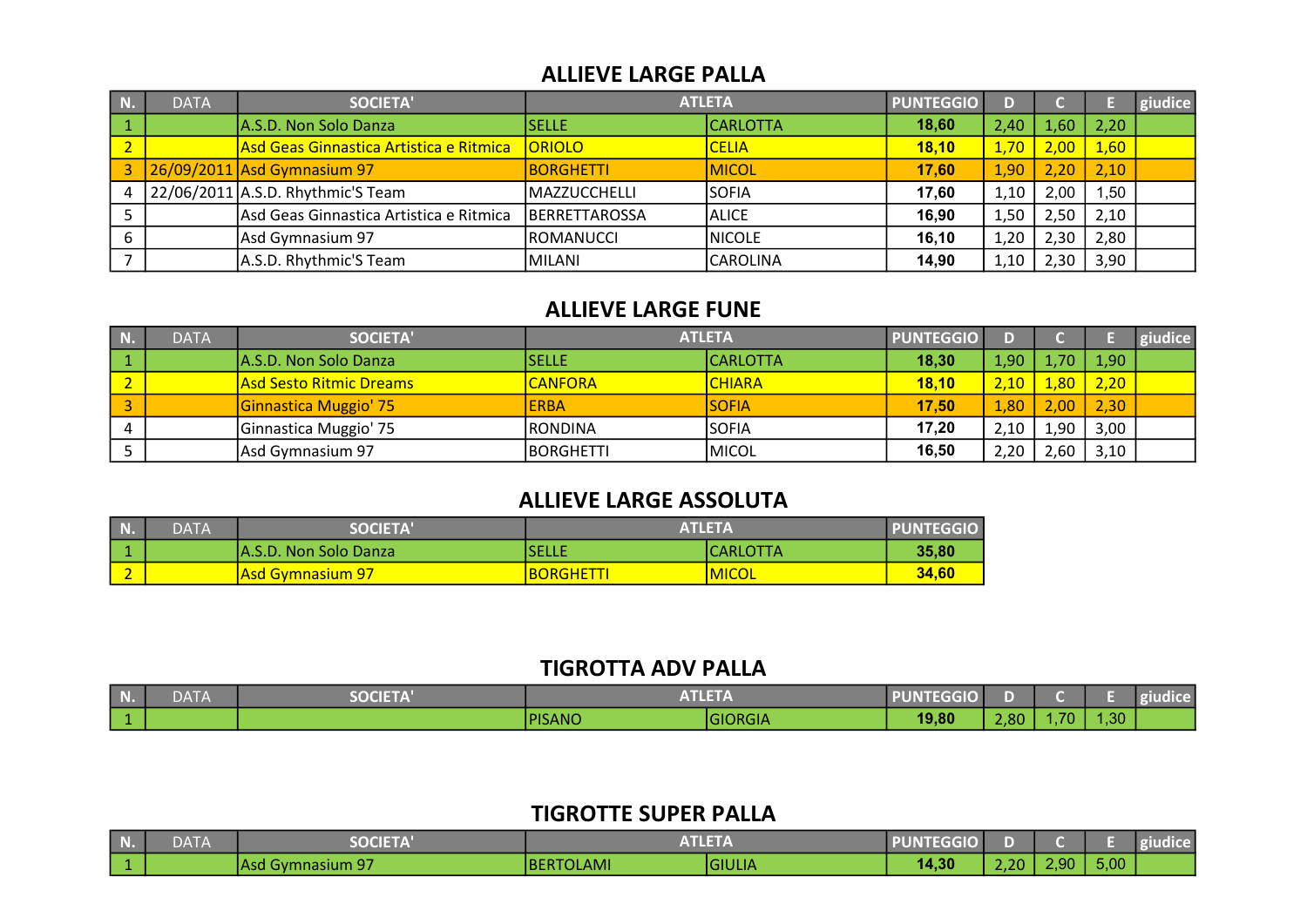#### MASTER SPECIAL PALLA

| <b>DATA</b> | <b>SOCIETA</b>                                  |              | T1 T T<br>AILEIA | <b>PUNTEGGIO</b> |      |      |      | dice |
|-------------|-------------------------------------------------|--------------|------------------|------------------|------|------|------|------|
|             | "S Team<br>استطعت<br>thmic'S.<br>knv<br>IA.J.U. | <b>GOBBO</b> | <b>IVALERIA</b>  | 16,70            | 0,30 | 2,60 | 1,00 |      |

#### ESORDIENTI LARGE SQUADRA CORPO LIBERO

| <b>N.</b> | DATA | <b>SOCIETA</b>   | ATLETA     |                                          | PUNTEGGIO I |                  |    |  |
|-----------|------|------------------|------------|------------------------------------------|-------------|------------------|----|--|
|           |      | Asd Gymnasium 97 | TWISTERINE | GUIDA-MONTONCELLI-<br>IABBATTISTA-FEDELE | 12,70       | 2.4 <sub>1</sub> | v. |  |

#### 1 CAT LARGE COPPIA CERCHI

| <b>N.</b> | DAIA | <b>SOCIFTA'</b>                                                    | $\mathbf{v}$ and $\mathbf{v}$<br>AN ILL<br>. .<br>________ | <b>PUNTEGGIO</b> |   |     |  |
|-----------|------|--------------------------------------------------------------------|------------------------------------------------------------|------------------|---|-----|--|
|           |      | <b>Example 25 Your Second Street</b><br><b>HA.S.D. Rhythmic S.</b> | MAZZUCCHELLI-MILANI                                        | ,50              | . | . . |  |

#### 1 CAT LARGE SQUADRE ATTREZZO UNICO

| N. | DATA | <b>SOCIETA'</b>       | <b>ATLETA</b>  |                                       | <b>PUNTEGGIO</b> |             |  | giudice |
|----|------|-----------------------|----------------|---------------------------------------|------------------|-------------|--|---------|
|    |      | Ginnastica Muggio' 75 | <b>AZZURRA</b> | <b>GIAMBELLI-VALENTE-</b><br> MARANDO | 14 40            | $3.4^\circ$ |  |         |

#### 1 CAT LARGE SQUADRE ATTREZZO MISTO

| T.T.<br>N.C | DATA | <b>SOCIETA'</b>       | <b>ATLETA</b> |                               | <b>PUNTEGGIO</b> |                   |    | giudice |
|-------------|------|-----------------------|---------------|-------------------------------|------------------|-------------------|----|---------|
|             |      | Ginnastica Muggio' 75 | <b>ROSSA</b>  | INAVA-TOMASELLI-<br>IBONACERA | 14,80            | $\sim$ $-$<br>- - | 6. |         |

## 2 CAT LARGE COPPIA FUNE

| $\blacksquare$ N | <b>DATA</b> | <b>SOCIETA'</b>               | ATLETA                  | <b>PUNTEGGIO</b> |      |     |             | <b>Riudice</b> |
|------------------|-------------|-------------------------------|-------------------------|------------------|------|-----|-------------|----------------|
| $\vert$ 1        |             | lAsd Sesto Ritmic Dreams      | <b>CANFORA-LACATENA</b> | 18,90            | ں, ں |     | 2,9         |                |
|                  |             | <b>ASD Non solo danza</b>     | <u> IMARELLI-SELLE</u>  | 16,80            | 2,9  | -8  | -2<br>4.ა   |                |
|                  |             | <b>A.S.D. Rhythmic'S Team</b> | ISIMONE-TURATI          | 15,00            | . .  | 2,9 | <b>H.O.</b> | 0.3            |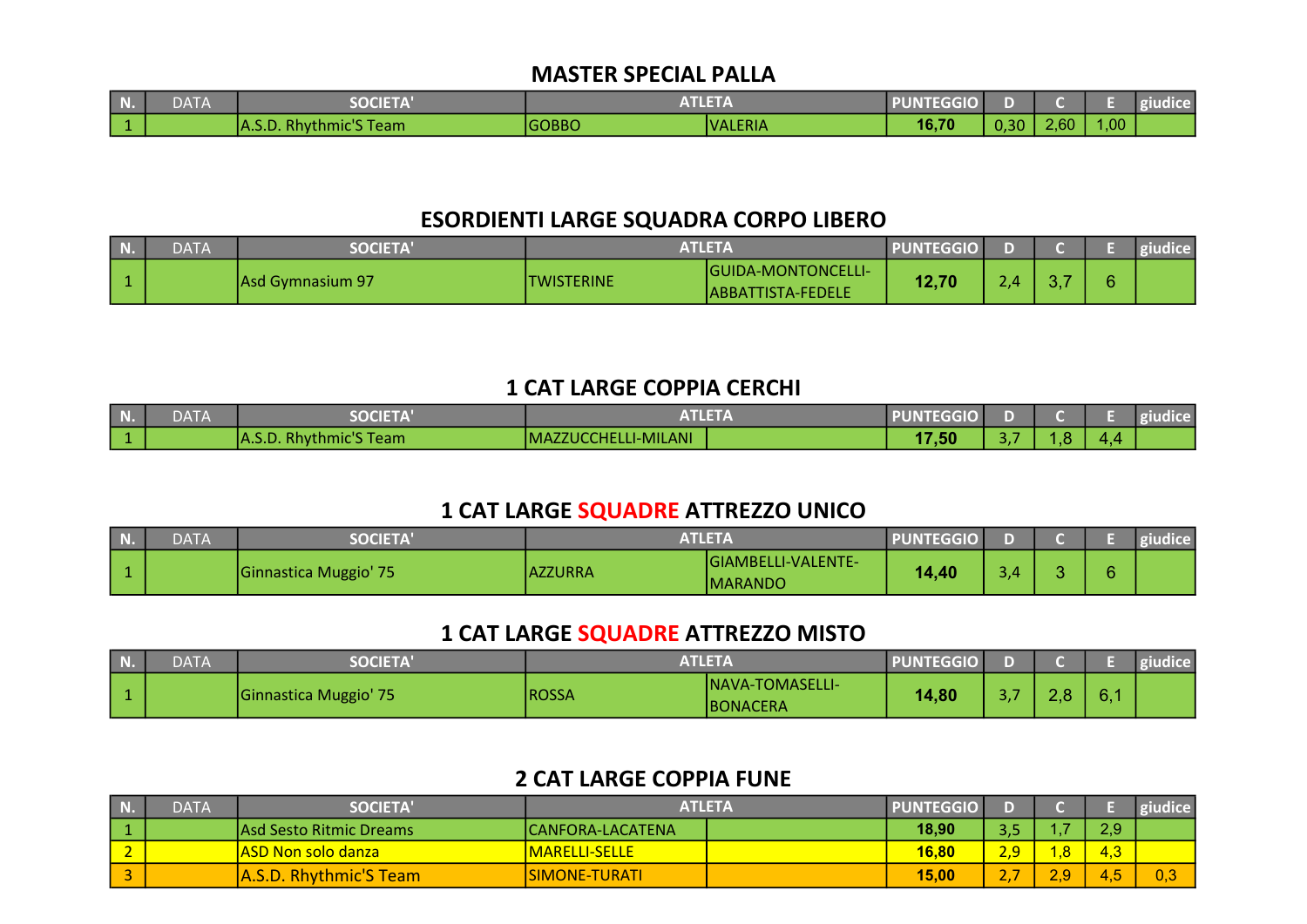## 2 CAT LARGE SQUADRE

| <b>DATA</b> | <b>SOCIETA</b>        | <b>ATLETA</b> |                                        | <b>PUNTEGGIO</b> |                     |          | giudice |
|-------------|-----------------------|---------------|----------------------------------------|------------------|---------------------|----------|---------|
|             | Ginnastica Muggio' 75 | <b>GIALLA</b> | IERBA-RONDINA-<br><b>ACQUATI-VINCI</b> | 16,70            | $\sim$ $\sim$<br>-- | n r<br>. |         |

### 4 CAT SPECIAL COPPIA CERCHI E PALLA-NASTRO

| <b>DATA</b> | <b>SOCIETA'</b>               | <b>ATLETA</b>               | <b>PUNTEGGIO</b> |      |     |                             |  |
|-------------|-------------------------------|-----------------------------|------------------|------|-----|-----------------------------|--|
|             | A.S.D. Rhythmic'S Team        | <b>IGOBBO-GALIMBERTI</b>    | 18,55            | 0,85 | ن د | 0,8                         |  |
|             | <b>A.S.D. Rhythmic'S Team</b> | <b>ROSSOTTI-MAGISTRELLI</b> | 16,60            | 0,8  |     | $\sim$ $\sim$<br><u>. گ</u> |  |

# 4 CAT SPECIAL SQUADRE PALLE

| <b>N.</b> | <b>DATA</b> | <b>SOCIETA'</b>        | <b>ATLETA</b>   |                                                         | <b>PUNTEGGIO</b> |      |                  |     | giudice |
|-----------|-------------|------------------------|-----------------|---------------------------------------------------------|------------------|------|------------------|-----|---------|
|           |             | A.S.D. Rhythmic'S Team | <b>ISPECIAL</b> | IGOBBO-ROSSOTTI-<br>IGALIMBERTI-<br><b>IMAGISTRELLI</b> | 13,15            | 0.45 | 2.9 <sup>°</sup> | 4,4 |         |

# TURNO 5

#### RAGAZZE LARGE CLAVETTE

| N. | <b>DATA</b> | <b>SOCIETA'</b>        | <b>ATLETA</b>    |                  | <b>PUNTEGGIO</b> | D)   |                  |      | giudice |
|----|-------------|------------------------|------------------|------------------|------------------|------|------------------|------|---------|
|    |             | Asd Gymnasium 97       | <b>GANCI</b>     | GRETA            | 19,60            | 3,20 | 1.90             | 1,70 |         |
|    |             | Ginnastica Muggio' 75  | <b>VINCI</b>     | <b>GIORGIA</b>   | 19,30            | 3,30 | 2,20             | ,80  |         |
|    |             | Asd Gymnasium 97       | <b>SABBADINI</b> | <b>VALENTINA</b> | 18,70            | 2,20 | .50 <sub>l</sub> | 2,00 |         |
|    |             | Asd Gymnasium 97       | <b>CALDARA</b>   | <b>DAFNE</b>     | 18,10            | 2,40 | .80              | 2,50 |         |
|    |             | Asd Gymnasium 97       | <b>BREGA</b>     | LETIZIA          | 17,40            | 2,20 | .80              | 3,00 |         |
|    |             | A.S.D. Rhythmic'S Team | <b>ISUTER</b>    | BEATRICE         | 17,10            | 1,80 | 2,90             | .80  |         |
|    |             | A.S.D. Non Solo Danza  | <b>SENNA</b>     | <b>VIRGINIA</b>  | 13,10            | 1,10 | 3,10             | 4,90 |         |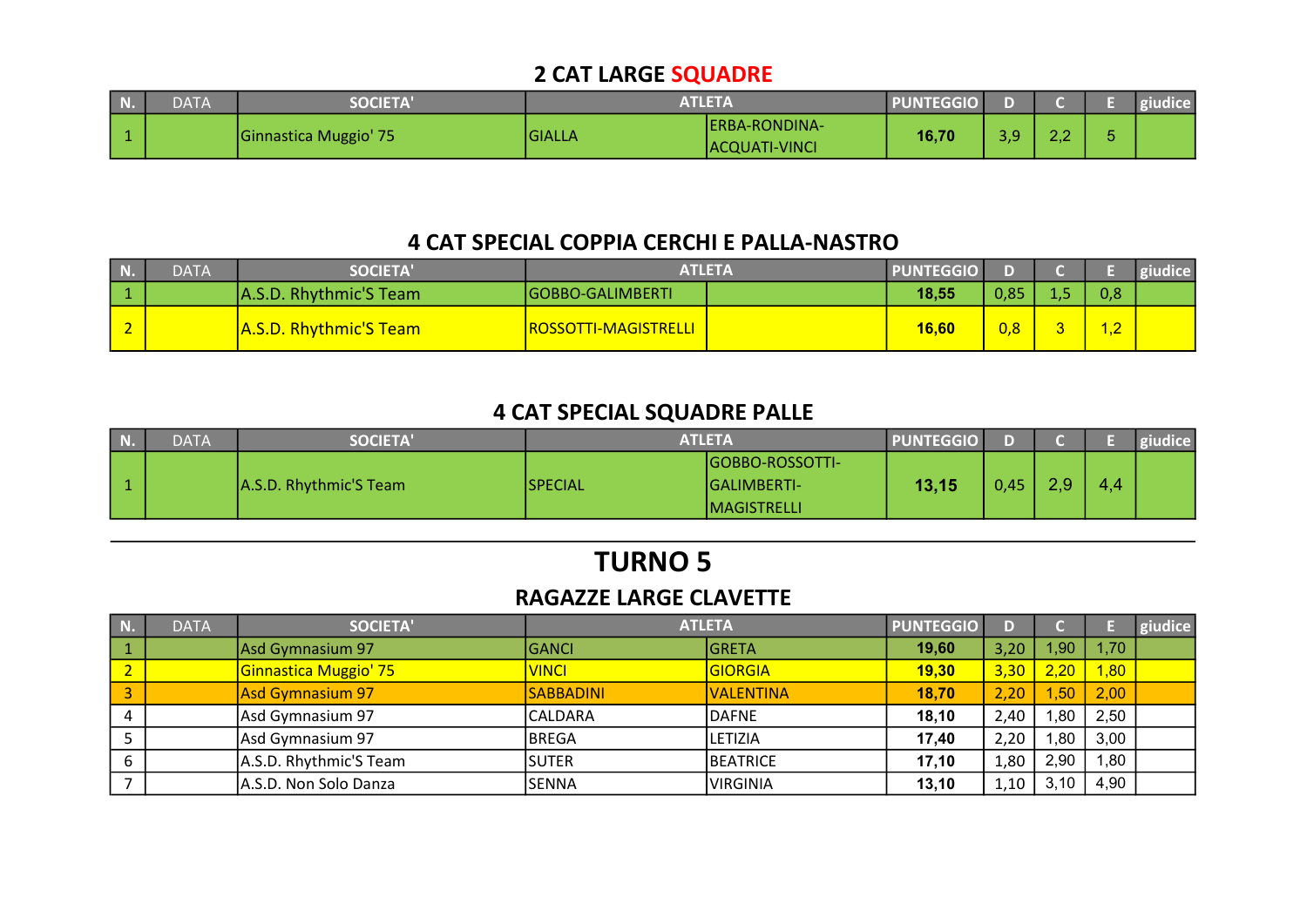#### RAGAZZE LARGE PALLA

| <b>N.</b>               | <b>DATA</b> | <b>SOCIETA'</b>         |                    | <b>ATLETA</b>    | <b>PUNTEGGIO</b> |      |      |      | giudice |
|-------------------------|-------------|-------------------------|--------------------|------------------|------------------|------|------|------|---------|
| $\boxed{1}$             |             | Asd Gymnasium 97        | LO PRESTI          | <b>GAIA</b>      | 19,50            | 3,30 | 00,  | 2,80 |         |
| $\overline{2}$          |             | <b>Asd Gymnasium 97</b> | <b>MONACO</b>      | <b>ANNALISA</b>  | 19,20            | 2,50 | ,30  | 2,00 |         |
| $\overline{\mathbf{3}}$ |             | A.S.D. Rhythmic'S Team  | <b>SANDRINI</b>    | <b>ELENA</b>     | 18,30            | 2,40 | ,40  | 2,70 |         |
| 4                       |             | A.S.D. Rhythmic'S Team  | SALCEANU           | ELENA            | 18,20            | 1,80 | ,20  | 2,40 |         |
| 5                       |             | A.S.D. U.S. Villazzano  | <b>NARDOZI</b>     | leleonora        | 17,30            | 2,30 | 2,60 | 2,40 |         |
| 6                       |             | Asd Gymnasium 97        | <b>FRASSINELLI</b> | <b>EMMA</b>      | 17,20            | 2,10 | .60  | 3,30 |         |
|                         |             | A.S.D. Rhythmic'S Team  | <b>MOLINARI</b>    | lVALENTINA       | 16,80            | 2,20 | .80  | 3,60 |         |
| 8                       |             | Ginnastica Muggio' 75   | <b>ACQUATI</b>     | <b>GAIA</b>      | 16,70            | 2,20 | 2,00 | 3,50 |         |
| 9                       |             | A.S.D. U.S. Villazzano  | <b>CAGOL</b>       | NICOLE ALEXANDRA | 16,50            | 1,80 | 2,30 | 3,00 |         |
| 10                      |             | A.S.D. Rhythmic'S Team  | TURATI             | <b>LUDOVICA</b>  | 15,70            | 1,60 | 2,30 | 3,60 |         |
| 11                      |             | A.S.D. Rhythmic'S Team  | <b>GALLO</b>       | <b>ELISA</b>     | 14,50            | 1,10 | 2,70 | 3,60 | 0,30    |
| 12                      |             | A.S.D. Non Solo Danza   | <b>SENNA</b>       | <b>VIRGINIA</b>  | 11,40            | 1,30 | 3,20 | 5,80 | 0,90    |

#### RAGAZZE LARGE ASSOLUTA

| N. | DATA | <b>SOCIFTA'</b>               | <b>ATLETA</b> | <b>PUNTEGGIO</b> |       |
|----|------|-------------------------------|---------------|------------------|-------|
|    |      | <b>JA.S.D. Non Solo Danza</b> | <b>SENNA</b>  | <b>VIRGINIA</b>  | 24,50 |

#### JUNIOR LARGE CLAVETTE

| N.             | <b>DATA</b> | <b>SOCIETA'</b>         | <b>ATLETA</b>      |                   | <b>PUNTEGGIO</b> | D)   |      |      | giudice |
|----------------|-------------|-------------------------|--------------------|-------------------|------------------|------|------|------|---------|
|                |             | Asd Gymnasium 97        | <b>RISETTI</b>     | <b>MARTINA</b>    | 18,80            | 2,70 | 1,80 | 2,10 |         |
| $\overline{2}$ |             | A.S.D. Rhythmic'S Team  | <b>PINTOSSI</b>    | <b>LISA</b>       | 18,40            | 2,20 | ,60  | 2,20 |         |
| 3              |             | Asd Gymnasium 97        | <b>DALESSANDRO</b> | <b>SARA ROSA</b>  | 18,30            | 3,00 | ,90  | 2,80 |         |
| 4              |             | A.S.D. Non Solo Danza   | MARELLI            | <b>BENEDETTA</b>  | 18,00            | 1,90 | ,50  | 2,40 |         |
| 5              |             | A.S.D. Non Solo Danza   | <b>ESPOSITO</b>    | FELICIA MARIE     | 17,90            | 1,90 | 1,70 | 2,30 |         |
| 6              |             | Asd Gymnasium 97        | FERRARO            | <b>GAIA</b>       | 17,60            | 2,60 | 2,20 | 2,80 |         |
|                |             | A.S.D. Ares             | LA FORESTA         | FRANCESCA         | 16,80            | 1,40 | 2,60 | 2,00 |         |
| 8              |             | Asd Sesto Ritmic Dreams | BARBANOTTI         | <b>ELISA</b>      | 16,60            | 2,10 | 2,50 | 3,00 |         |
| 9              |             | Asd Gymnasium 97        | <b>GIUDICE</b>     | <b>GRETA</b>      | 16,50            | 2,10 | 3,20 | 2,40 |         |
| 10             |             | Asd Sesto Ritmic Dreams | <b>GRAVINESE</b>   | <b>ALESSANDRA</b> | 15,20            | 2,20 | 2,70 | 4,30 |         |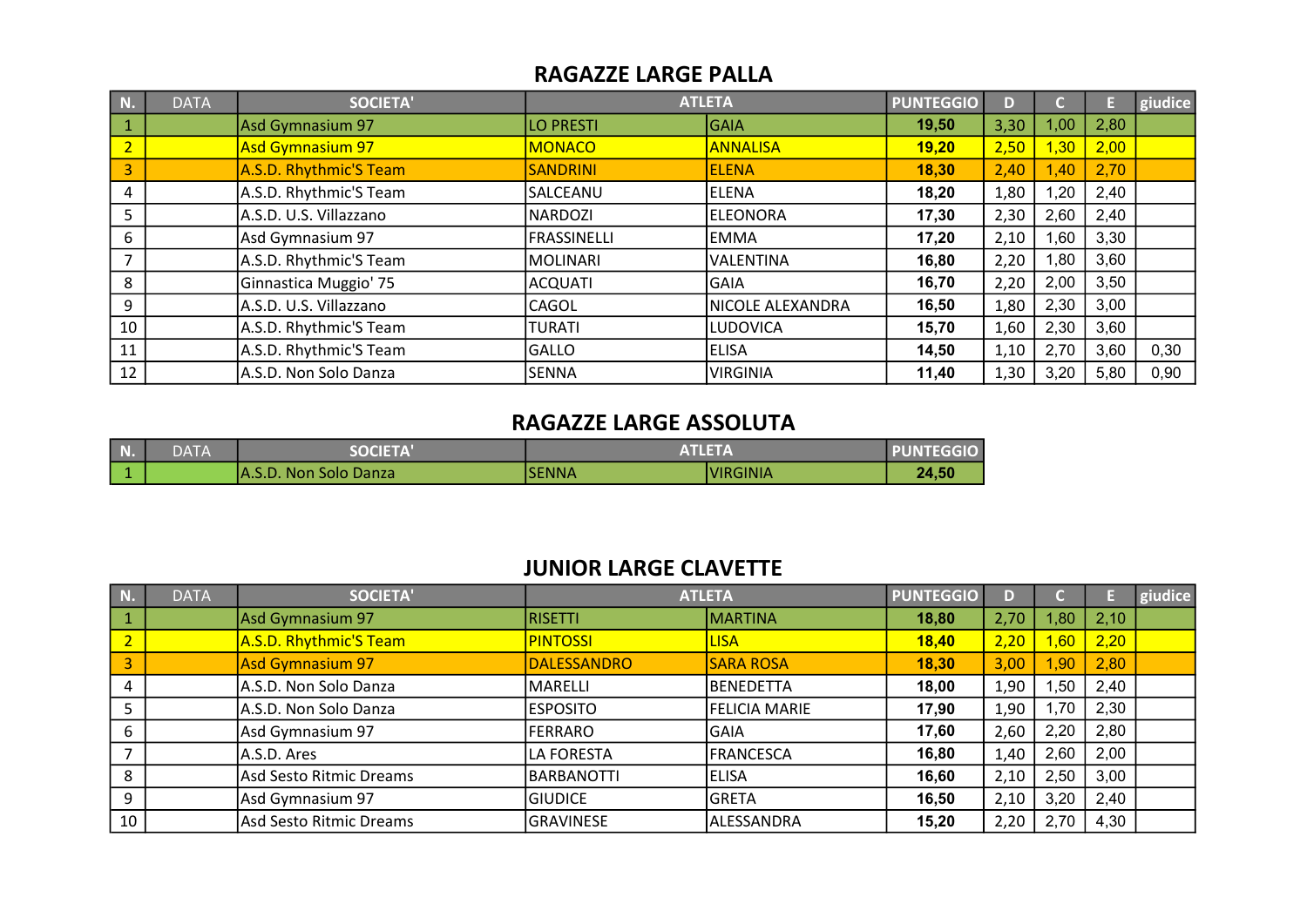#### JUNIOR LARGE NASTRO

| N.             | <b>DATA</b> | <b>SOCIETA'</b>                | <b>ATLETA</b>     |              | <b>PUNTEGGIO</b> |      |      |      | giudice |
|----------------|-------------|--------------------------------|-------------------|--------------|------------------|------|------|------|---------|
|                |             | Asd Gymnasium 97               | LAINI             | <b>IRENE</b> | 18,90            | 2,50 | .10  | 2,50 |         |
| $\overline{2}$ |             | <b>Asd Sesto Ritmic Dreams</b> | <b>BARBANOTTI</b> | <b>ELISA</b> | 18,70            | 3,10 | ,60  | 2,50 | 0,30    |
| 3              |             | Asd Gymnasium 97               | <b>MAGAROTTO</b>  | <b>GRETA</b> | 17,40            | 3,10 | 2,70 | 3,00 |         |
| 4              |             | A.S.D. Rhythmic'S Team         | CAMPI             | <b>GIADA</b> | 17,00            | 2,30 | 2,30 | 3,00 |         |
|                |             | Asd Sesto Ritmic Dreams        | GRAVINESE         | ALESSANDRA   | 16,90            | 2,60 | 2,20 | 3,50 |         |
| 6              |             | Ginnastica Muggio' 75          | <b>FESTUCCI</b>   | MARTINA      | 16,70            | 2,50 | 2,40 | 3,40 |         |
|                |             | A.S.D. Rhythmic'S Team         | <b>VERZENI</b>    | NICOLE       | 16,40            | 1,50 | ,50  | 3,60 |         |
| 8              |             | A.S.D. Ares                    | LA FORESTA        | FRANCESCA    | 15,40            | 0,70 | ,90  | 3,40 |         |
| 9              |             | Asd Gymnasium 97               | DE CARLI          | <b>PAOLA</b> | 15,10            | 1,20 | 2,10 | 4,00 |         |
| 10             |             | Asd Gymnasium 97               | <b>FERRARO</b>    | GAIA         | 14,30            | 0,90 | 2,60 | 4,00 |         |

## JUNIOR LARGE

| N. | <b>DATA</b> | SOCIETA'                        | <b>ATLETA</b>      | <b>Assoluta</b>   |       |
|----|-------------|---------------------------------|--------------------|-------------------|-------|
|    |             | <b>IAsd Sesto Ritmic Dreams</b> | <b>IBARBANOTTI</b> | IELISA            | 35,30 |
|    |             | IA.S.D. Ares                    | <u>ILA FORESTA</u> | <b>IFRANCESCA</b> | 32,20 |
|    |             | lAsd Sesto Ritmic Dreams        | IGRAVINESE         | IALESSANDRA       | 32,10 |
|    |             | Asd Gymnasium 97                | IFERRARO           | IGAIA             | 31,90 |

#### SENIOR LARGE PALLA

| <b>1999</b><br>NЮ                  | <b>DATA</b> | <b>SOCIETA'</b>                              |                | ATLETA           | <b>PUNTEGGIO</b> |                     |                  |            | udice |
|------------------------------------|-------------|----------------------------------------------|----------------|------------------|------------------|---------------------|------------------|------------|-------|
|                                    |             | <b>Villazzano</b><br>$\mathsf{IA}$ .S.D.<br> | <b>ARNOLDI</b> | <b>JENNY</b>     | 19,20            | $\angle 40^{\circ}$ | .80 <sub>1</sub> | $1,40^{-}$ |       |
| $\overline{\phantom{a}}$<br>$\sim$ |             | <b>Asd Primagym</b>                          | <b>PERNI</b>   | <b>VALENTINA</b> | 14,80            | ാല<br><b>1.40</b>   | $\sqrt{2}$       | 3,00       |       |

### SENIOR LARGE NASTRO

| N.     | <b>DATA</b> | <b>SOCIETA'</b>        | <b>ATLETA</b>            |                  | <b>PUNTEGGIO</b> |      |      |      | giudice |
|--------|-------------|------------------------|--------------------------|------------------|------------------|------|------|------|---------|
|        |             | Ginnastica Muggio' 75  | <b>CHIODA</b>            | <b>IBEATRICE</b> | 13,40            | 1,90 | 3,50 | 5,00 |         |
| $\sim$ |             | A.S.D. U.S. Villazzano | <mark>GIUSTIZIERI</mark> | <b>LINDA</b>     | 16,60            | 2,00 |      | 3,20 |         |
| $\sim$ |             | A.S.D. U.S. Villazzano | <b>ARNOLDI</b>           | <b>JENNY</b>     | 18,40            | 1,80 | 1,50 | ,90/ |         |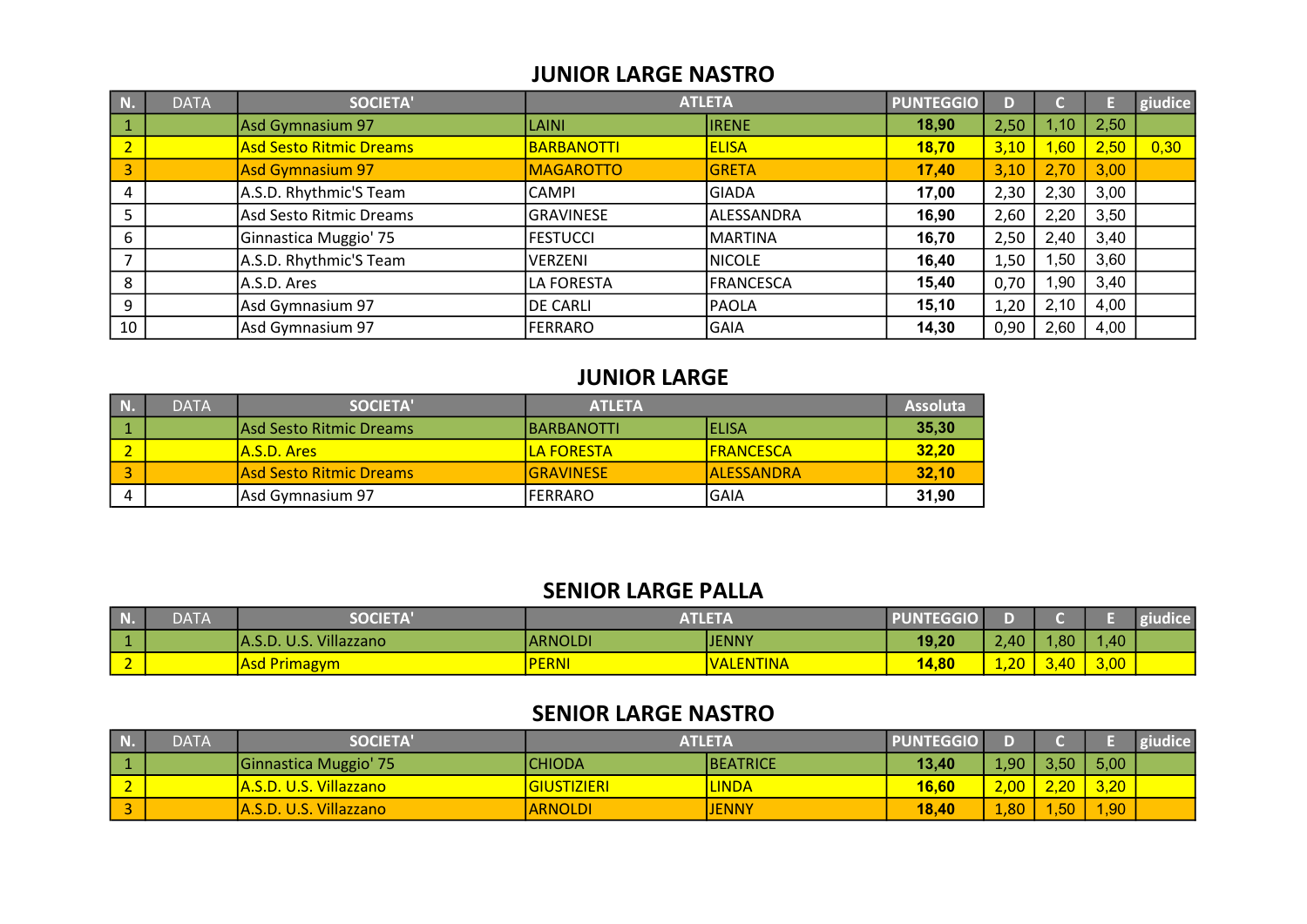#### SENIOR LARGE ASSOLUTA

| <b>N.</b> | DATA | <b>SOCIETA'</b>            | <b>ATLETA</b> | Assoluta |       |
|-----------|------|----------------------------|---------------|----------|-------|
|           |      | U.S. Villazzano<br>IA.S.D. | ARNOLDI       | IJENNY   | 32,60 |

# 3 CAT LARGE SQUADRE PALLA

| N.             | <b>DATA</b>                    | <b>SOCIETA'</b>        | <b>ATLETA</b>  |                                                 | <b>PUNTEGGIO</b> | D   |     |                | giudice |
|----------------|--------------------------------|------------------------|----------------|-------------------------------------------------|------------------|-----|-----|----------------|---------|
|                |                                | Asd Ritmica Rho        | <b>SATURNO</b> | DONIZELLI-DONIZELLI-<br><b>FERRI-MASSERONI-</b> | 21,00            | 5,3 | 1,1 | 3,2            |         |
|                |                                |                        |                | RAVELLI                                         |                  |     |     |                |         |
|                | <b>Asd Gymnasium 97</b>        |                        | <b>WASABI</b>  | FERRARIO-D'ITALIA-                              | 18,90            | 5,3 | 2,4 | $\overline{4}$ |         |
| $\overline{2}$ |                                |                        |                | <b>MANGIALAVORI-</b>                            |                  |     |     |                |         |
|                |                                |                        |                | DALESSANDRO-LAINI                               |                  |     |     |                |         |
| 3              | <b>Asd Sesto Ritmic Dreams</b> |                        | <b>CORALLO</b> | CANFORA-FRUSCELLA-                              | 16,60            | 3,8 | 2,7 | 4,5            |         |
|                |                                |                        |                | <b>PANETTA</b>                                  |                  |     |     |                |         |
| 4              |                                | A.S.D. Rhythmic'S Team | ZAFFIRI BLU    | IRIONE'-PASSONI-                                | 16,00            | 3,6 | 3   | 4              | 0,6     |
|                |                                |                        |                | PORTELLI-SIMONE                                 |                  |     |     |                |         |
| 5              |                                | Ginnastica Muggio' 75  | BIANCA         | FESTUCCI-CHIODA-                                | 15,30            | 5,2 | 2,5 | 6,8            | 0,6     |
|                |                                |                        |                | RENZULLI-BERTELLI                               |                  |     |     |                |         |

# 3 CAT LARGE SQUADRE CERCHI-CLAVETTE

| $\blacksquare$ N. | <b>DATA</b> | <b>SOCIETA'</b> | <b>ATLETA</b>   |                                                                     | <b>PUNTEGGIO</b> |          |     |     | giudice |
|-------------------|-------------|-----------------|-----------------|---------------------------------------------------------------------|------------------|----------|-----|-----|---------|
| 201               |             | Asd Ritmica Rho | <b>ISATURNO</b> | DONIZELLI-DONIZELLI-<br><b>IFERRI-MASSERONI-</b><br><b>IRAVELLI</b> | 19,90            | - 4<br>. | - 9 | 3,9 |         |

# 3 CAT LARGE SQUADRE ASSOLUTA

| N. | <b>DATA</b> | <b>SOCIETA'</b>  | <b>ATLETA</b> |                                                                             | Assoluta |
|----|-------------|------------------|---------------|-----------------------------------------------------------------------------|----------|
|    |             | IAsd Ritmica Rho | ISATURNO      | <b>IDONIZELLI-DONIZELLI-</b><br><b>IFERRI-MASSERONI-</b><br><b>IRAVELLI</b> | 40,90    |